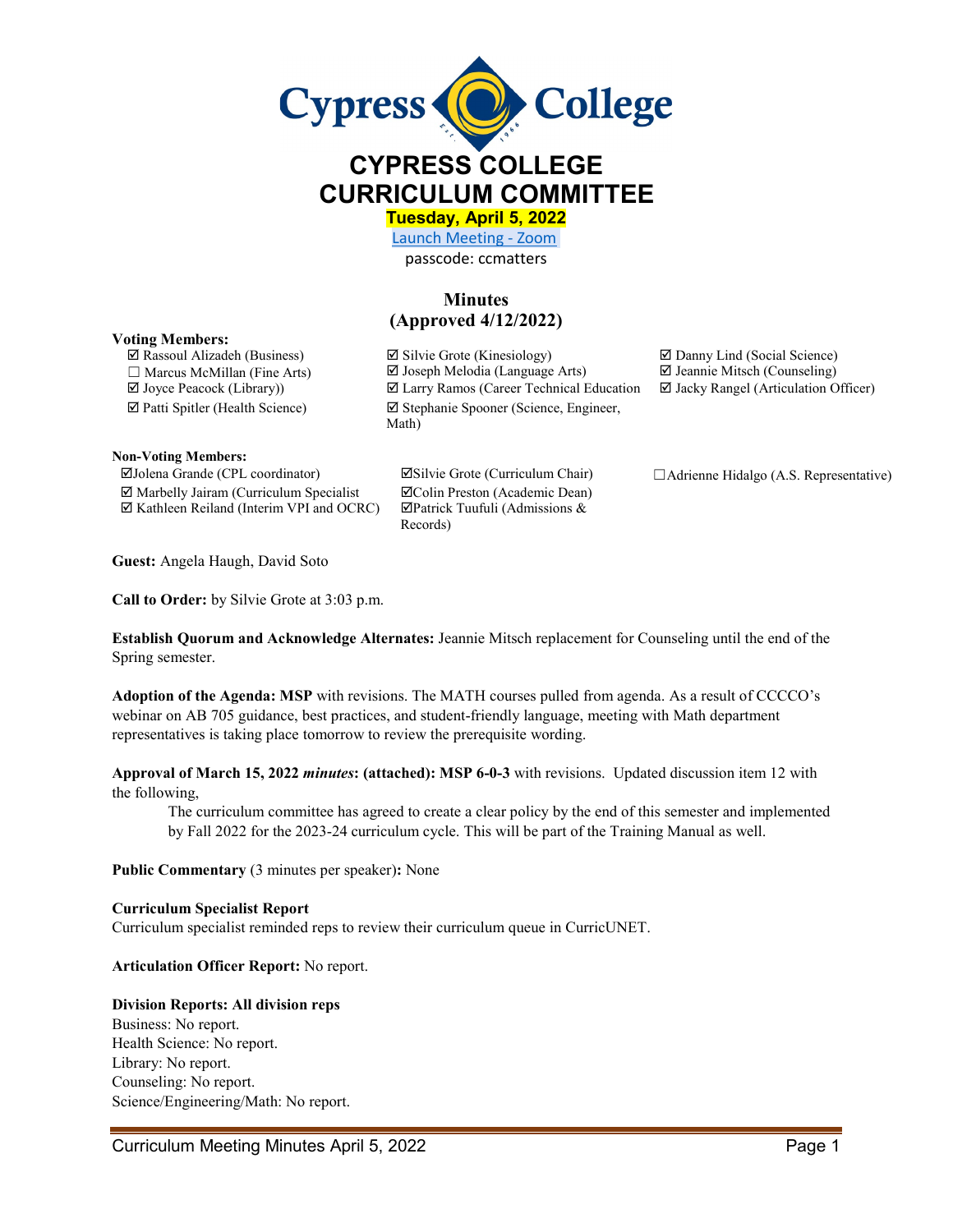Fine Arts: Not present. Language Arts: No report. Career Technical Education: No report. Kinesiology: No report. Social Science: Rep will have a follow up meeting with division to discuss GLST courses.

### **CPL Coordinator Report: Jolena Grande**

Coordinator attended Fullerton College curriculum committee meeting and shared the progress Cypress College has made with mapping AP, IB, and CLEP content exams to specific courses based on ACE credit recommendations and Chancellor's Office guidance memo. She also shared Cypress goals for CPL related to catalog/website transparency and matriculation.

#### **Administration Report**

Interim VPI shared that baccalaureate degree meeting will be on 4/29/2022 for anyone interested. She also shared an update on the vaccine mandate from the board.

#### **Chair Elect and Chair Report**

Curriculum Committee sharepoint-Chair elect created a sharepoint to house the Training Manual.

IDEA ombus-Chair elect shared that Senate put off voting since there's still confusion around the role of the ombus. Senate clarified that the position will be within the Senate. Chair elect along with chair shared curriculum committee comments to the Senate which included need of clarification of the ombus position.

Plenary-Chair elect will attend ASCCC Spring Plenary this week and chair will collect comments from committee of resolutions and share with Senate president to inform the vote which takes place at the Plenary on Saturday. Catalog Updates-District coordinator shared that catalog course pages will be available for review at the end of April or early May instead of March as originally planned.

# **AB 1705 (Irwin, 2021)- Spring Plenary Resolutions 3.04, 6.03, 6.04, and 6.05**

Committee reviewed and discussed resolutions. Chair also shared that feedback was provided at Area D meeting in regards to cross listing. The committee was mostly in favor of resolutions but provided some comments (3.04, 6.03, 6.04, and 6.05). Chair will share committee comments with Senate president to inform the vote at the Plenary.

# **Draft of Training Manual-cont'**

Chair shared that workgroup will share and bring forward best practices and documents from other schools at the committee's next meeting. Discussion on duplication of course content will be completed by the end of this semester.

#### **Other-any additional concerns committee members might want to bring up for items that do not require vote-**None

# **Approval of Curriculum**

#### **Info Item:**

CIS 256 C- course title updated from Application Security to Application Security and Penetration Testing, new textbook, and catalog/schedule description updated, previously locally approved 3/15/2022, effective Fall 2023. **Action: MSP**

| <b>REVISED COURSES</b> |                     |                             |                                           |                    |                          |  |  |  |
|------------------------|---------------------|-----------------------------|-------------------------------------------|--------------------|--------------------------|--|--|--|
| <b>COURSE ID</b>       | <b>ACTION TAKEN</b> | <b>CLASS</b><br><b>SIZE</b> | <b>CLASS SIZE</b><br><b>JUSTIFICATION</b> | EFF<br><b>DATE</b> | <b>JUSTIFICATION</b>     |  |  |  |
| <b>ACCT 101 C</b>      | <b>*Removal of</b>  | 45                          | The primary mode of instruction 2022      |                    | Per $AB705$ .            |  |  |  |
| Accounting             | prerequisites: MATH |                             | is lecture and may include                | Fall               | Removal of prerequisites |  |  |  |
| Units: 5               |                     |                             | discussion and/or group                   |                    | MATH038C/MATH            |  |  |  |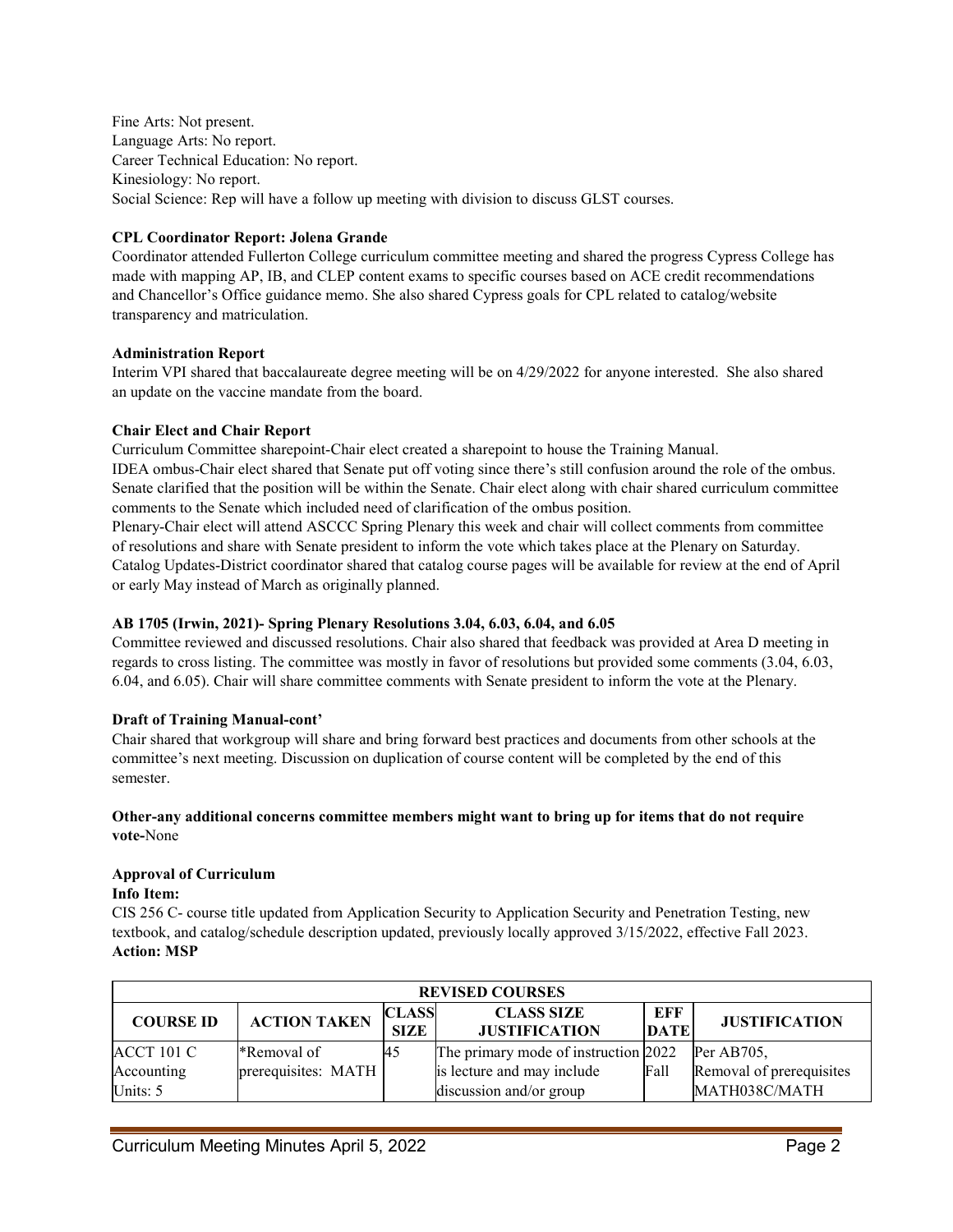| Lecture: 5            | 038 С, МАТН 040 С,          |    | learning. Evaluation primarily          |      | 040С/МАТН 041 С.              |
|-----------------------|-----------------------------|----|-----------------------------------------|------|-------------------------------|
| Laboratory: 0         | <b>MATH 041 C.</b>          |    | through objective exams.                |      | Adding advisory MATH          |
| <b>Action: MSP</b>    | *Adding advisory:           |    | ·Writing assignments are                |      | 115 C or MATH 115 PC.         |
|                       | MATH 115 C or               |    | assessed mostly for concepts and        |      | Previously board approved     |
|                       | MATH 115PC                  |    | structure.                              |      | 4/10/2018.                    |
|                       | *Catalog Description        |    |                                         |      |                               |
|                       | Update                      |    |                                         |      |                               |
|                       |                             |    |                                         |      |                               |
|                       |                             |    |                                         |      |                               |
| <b>BIOL 231 C</b>     | *Adding to                  | 25 | Biology 231 contains labs in            | 2022 | Per AB705, Adding             |
| General Human         | prerequisites:              |    | which the instructor provides           | Fall | prerequisites eligibility for |
| Anatomy               | <b>Eligibility for MATH</b> |    | extensive individualized                |      | MATH 120 C or MATH            |
| Units: 4              | 120 C or MATH               |    | feedback/evaluation on a regular        |      | 120PC. Previously board       |
| Lecture: 3            | 120PC                       |    | basis. Limiting lab class size to a     |      | approved 12/11/2018.          |
| Laboratory: 3         | *Catalog Description        |    | maximum of 25 students                  |      |                               |
| <b>Action: MSP</b>    | Update.                     |    | increases student/teacher contact       |      |                               |
|                       |                             |    | time and success rates.                 |      |                               |
| <b>CHEM 060 C</b>     | *Adding advisory:           | 35 | While the instructor does               | 2022 | Per AB705,                    |
| Review of             | MATH 141 C or               |    | lecture, much of the class time         | Fall | Adding advisory MATH          |
| Chemistry             | MATH 141PC or               |    | focuses on discussion, group            |      | 141 C or MATH 141PC or        |
| Foundation            | equivalent.                 |    | learning, and/or formal/informal        |      | equivalent. Previously        |
| Units: 2              | *Catalog Description        |    | student presentations. Evaluation       |      | board approved 12/10/2019.    |
| Lecture: 2            | Update.                     |    | primarily through objective             |      |                               |
| Laboratory: 0         |                             |    | exams. Writing assignments are          |      |                               |
| <b>Action: MSP</b>    |                             |    | assessed mostly for concepts and        |      |                               |
|                       |                             |    | structure.                              |      |                               |
| <b>CHEM 100 C</b>     | *Adding prerequisites: 25   |    | Class size is 25 due to laboratory 2022 |      | Per AB705, Adding             |
| Chemistry for         | MATH 115 C or               |    | safety. Labs in which the               | Fall | prerequisites MATH 115 C      |
| Daily Life            | MATH 115PC or               |    | instructor provides extensive           |      | or MATH 115PC or MATH         |
| Units: 4              | MATH 120 C or               |    | individualized                          |      | 120 C or MATH 120PC or        |
| Lecture: 3            | MATH 120PC or               |    | feedback/evaluation on a regular        |      | equivalent.                   |
| Laboratory: 3         | equivalent.                 |    | basis. (e.g. problem sets,              |      | Previously board approved     |
| <b>Action: MSP</b>    | *Catalog Description        |    | scientific experiments,                 |      | 12/10/2019.                   |
|                       | Update.                     |    | vocational skills, lab reports)         |      |                               |
| <b>CHEM 101 C</b>     | *Adding prerequisites: 25   |    | This course contains labs in            | 2022 | Per AB705, Adding             |
| Chemistry for         | MATH 115 C or               |    | which the instructor provides           | Fall | prerequisites MATH 115 C      |
| <b>Health Science</b> | MATH 115PC or               |    | extensive individualized                |      | or MATH 115PC or MATH         |
| Majors I              | MATH 120 C or               |    | feedback/evaluation on a regular        |      | 120 C or MATH 120PC or        |
| Units: 4.5            | MATH 120PC or               |    | basis. (e.g. problem sets,              |      | equivalent.                   |
| Lecture: 4            | equivalent.                 |    | scientific experiments, lab             |      | Previously board approved     |
| Laboratory: 2         | *Catalog Description        |    | reports)                                |      | 12/10/2019.                   |
| <b>Action: MSP</b>    | Update.                     |    |                                         |      |                               |
| <b>CHEM 104 C</b>     | *Adding prerequisites: 25   |    | Labs in which the instructor            | 2022 | Per AB705, Adding             |
| Physical Science      | MATH 110 C or               |    | provides extensive                      | Fall | prerequisites MATH 110 C      |
| for Teachers          | MATH 110PC or               |    | individualized                          |      | or MATH 110PC or              |
| Units: 4              | equivalent.                 |    | feedback/evaluation on a regular        |      | equivalent. Previously        |
| Lecture: 3            | *Catalog Description        |    | basis. (e.g. problem sets,              |      | board approved 11/14/2017.    |
| Laboratory: 3         | Update.                     |    | scientific experiments,                 |      |                               |
| <b>Action: MSP</b>    |                             |    | vocational skills, lab reports)         |      |                               |
| <b>CHEM 107 C</b>     | *Adding prerequisites: 25   |    | This course includes labs in            | 2022 | Per AB705, Adding             |
|                       | MATH 141 C or               |    | which the instructor provides           | Fall | prerequisites MATH 141 C      |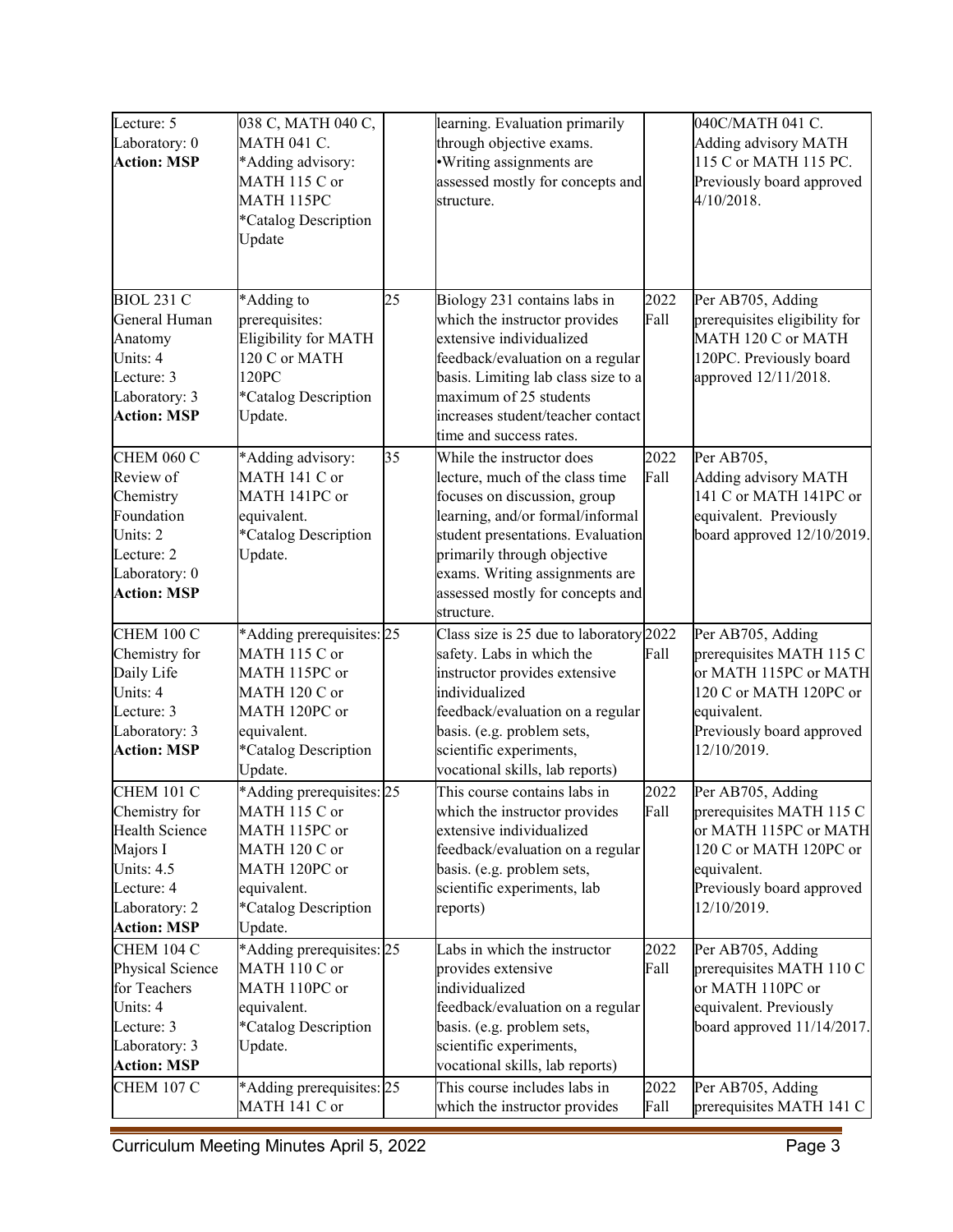| Preparation for          | MATH 141PC or             |    | extensive individualized             |      | or MATH 141PC or             |
|--------------------------|---------------------------|----|--------------------------------------|------|------------------------------|
| General Chemistry        | equivalent.               |    | feedback/evaluation on a regular     |      | equivalent. Removal of       |
| Units: 5                 | *Removal of advisory:     |    | basis. (e.g. problem sets,           |      | MATH 141 C or MATH           |
| Lecture: 4               | MATH 141 C or             |    | scientific experiments, lab          |      | 141PC from advisory.         |
| Laboratory: 3            | MATH 141PC                |    | reports)                             |      | Previously board approved    |
| <b>Action: MSP</b>       | *Catalog Description      |    |                                      |      | 11/9/2021.                   |
|                          | Update.                   |    |                                      |      |                              |
| CHEM 111AC               | *Adding prerequisites: 25 |    | Labs in which the instructor         | 2022 | Per AB705, Adding            |
| General Chemistry        | MATH 141 C or             |    | provides extensive                   | Fall | prerequisites MATH 141 C     |
|                          | MATH 141PC or             |    | individualized                       |      | or MATH 141PC or             |
| Units: 5                 | equivalent.               |    | feedback/evaluation on a regular     |      | equivalent. Previously       |
| Lecture: 3               | *Catalog Description      |    | basis. (e.g. problem sets,           |      | board approved 12/10/2019.   |
| Laboratory: 6            | Update.                   |    | scientific experiments,              |      |                              |
| <b>Action: MSP</b>       |                           |    | vocational skills, lab reports)      |      |                              |
| <b>DMS 160 C</b>         | *Removal of               | 35 | Labs in which the instructor         | 2022 | Per AB705, removal of        |
| Introduction to          | prerequisites: MATH       |    | supervises students as they          | Fall | prerequisites MATH 040 C     |
| Sonography               | 040 C or MATH 041         |    | proceed in their work and            |      | or MATH 041 C.               |
| Units: 2                 | С.                        |    | answers questions, but does          |      | Previously board approved    |
| Lecture: 1.5             | *Catalog Description      |    | NOT provide extensive                |      | 12/12/2017.                  |
| Laboratory: 1.5          | Update.                   |    | individualized                       |      |                              |
| <b>Action: MSP</b>       |                           |    | feedback/evaluation on a regular     |      |                              |
|                          |                           |    | basis.                               |      |                              |
| <b>ECON 100 C</b>        | *Adding to                | 45 | The primary mode of instruction 2022 |      | Per AB705, adding            |
| Principles of            | prerequisite:             |    | is lecture and may include           | Fall | equivalent to prerequisites. |
| Economics -Macro         | Equivalent.               |    | discussion and/or group              |      | Previously board approved    |
| Units: 3                 | *Catalog Description      |    | learning.                            |      | 12/10/2019.                  |
| Lecture: 3               | Update.                   |    |                                      |      |                              |
| Laboratory: 0            |                           |    |                                      |      |                              |
| <b>Action: MSP</b>       |                           |    |                                      |      |                              |
| ECON 100HC               | *Adding to                | 20 | The Cypress College Honors           | 2022 | Per AB705, adding            |
| <b>Honors Principles</b> | prerequisite:             |    | Advisory Group recommends a          | Fall | equivalent to prerequisites. |
| of Economics-            | Equivalent.               |    | maximum of 20 students for a         |      | Previously board approved    |
| Macro                    | *Catalog Description      |    | seminar-style honors course to       |      | 12/10/2019.                  |
| Units: 3                 | Update.                   |    | allow for in-depth class             |      |                              |
| Lecture: 3               |                           |    | discussion and student               |      |                              |
| Laboratory: 0            |                           |    | presentations.                       |      |                              |
| <b>Action: MSP</b>       |                           |    |                                      |      |                              |
| <b>ECON 105 C</b>        | *Adding to                | 35 | While the instructor does            | 2022 | Per AB705, adding            |
| Principles of            | prerequisite:             |    | lecture, much of the class time      | Fall | equivalent to prerequisites. |
| Economics-Micro          | Equivalent.               |    | focuses on discussion, group         |      | Previously board approved    |
| Units: 3                 | *Catalog Description      |    | learning, and/or formal/informal     |      | 12/10/2019.                  |
| Lecture: 3               | Update.                   |    | student presentations.               |      |                              |
| Laboratory: 0            |                           |    |                                      |      |                              |
| <b>Action: MSP</b>       |                           |    |                                      |      |                              |
| ECON 105HC               | *Adding to                | 20 | The Cypress College Honors           | 2022 | Per AB705, adding            |
| Honors Principles        | prerequisite:             |    | Advisory Group recommends a          | Fall | equivalent to prerequisites. |
| of Economics-            | Equivalent.               |    | maximum of 20 students for a         |      | Previously board approved    |
| Micro                    | *Catalog Description      |    | seminar-style honors course to       |      | 12/10/2019.                  |
| Units: 3                 | Update.                   |    | allow for in-depth class             |      |                              |
| Lecture: 3               |                           |    | discussion and student               |      |                              |
| Laboratory: 0            |                           |    | presentations.                       |      |                              |
|                          |                           |    |                                      |      |                              |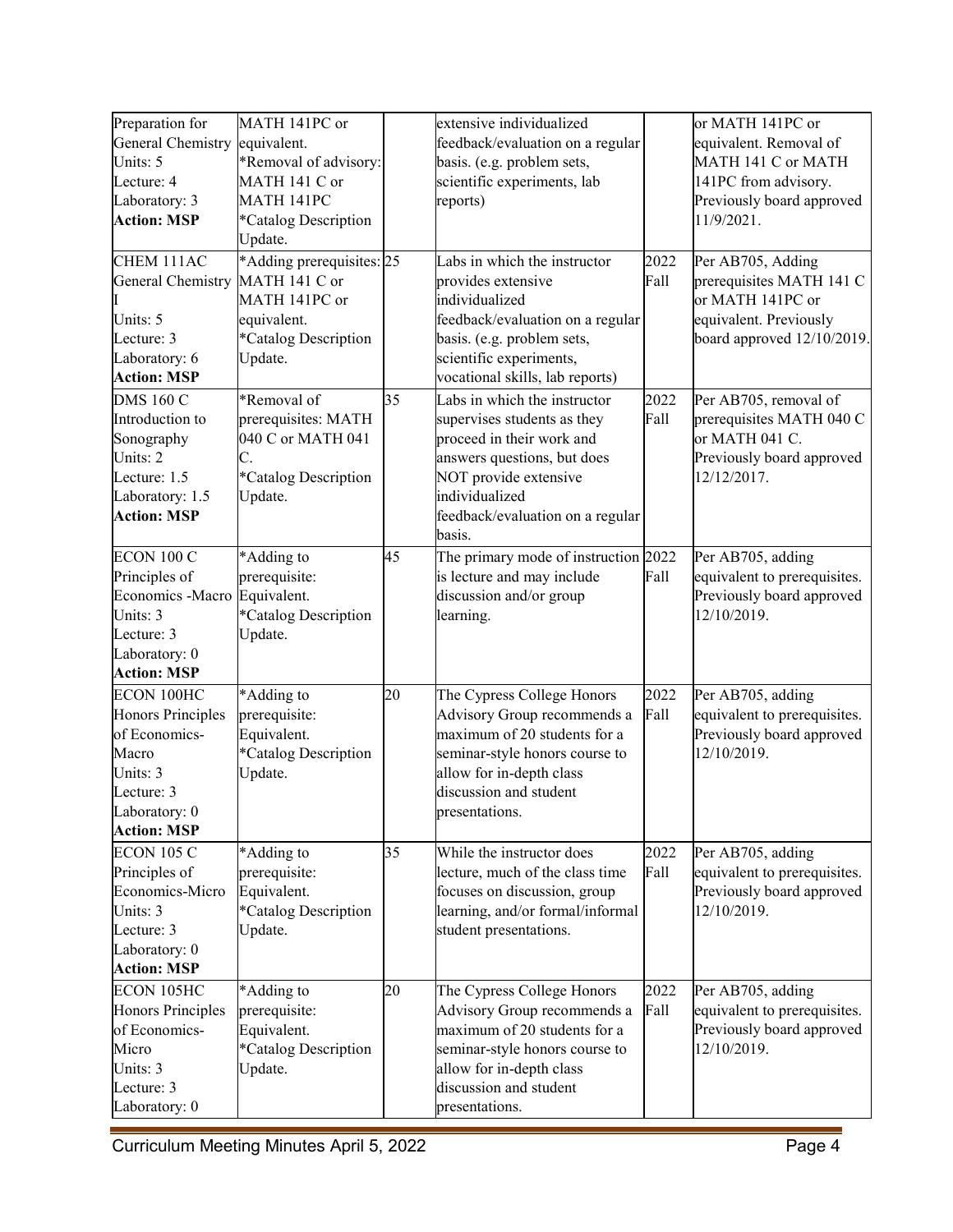| <b>Action: MSP</b>                       |                      |    |                                         |      |                              |
|------------------------------------------|----------------------|----|-----------------------------------------|------|------------------------------|
| <b>ENGR 110 C</b>                        | *Adding to           | 25 | Most of the time the students are 2022  |      | Per AB705, adding            |
| Introduction to                          | prerequisite:        |    | engaged in practicing the skill(s) Fall |      | equivalent to prerequisites. |
| Engineering                              | Equivalent.          |    | they are learning and the               |      | Previously board approved    |
| Units: 3                                 | *Catalog Description |    | instructor gives each student           |      | 12/14/2021.                  |
| Lecture: 3                               | Update.              |    | individual instruction as the           |      |                              |
| Laboratory: 0                            |                      |    | class proceeds. The engineering         |      |                              |
| <b>Action: MSP</b>                       |                      |    | facility field trips, which is part     |      |                              |
|                                          |                      |    | of the course, are also limited to      |      |                              |
|                                          |                      |    | a group of 20 - 25 students. Also       |      |                              |
|                                          |                      |    | throughout the class, students          |      |                              |
|                                          |                      |    | engage in group projects in form        |      |                              |
|                                          |                      |    | of research and presentation,           |      |                              |
|                                          |                      |    | construction of robots or bridges       |      |                              |
|                                          |                      |    | in groups.                              |      |                              |
| <b>MATH 100 C</b>                        | *Adding to           | 35 | While the instructor does               | 2022 | Per AB705, adding            |
| Liberal Arts                             | prerequisite:        |    | lecture, much of the class time         | Fall | equivalent to prerequisites. |
| Mathematics                              | Equivalent.          |    | focuses on discussion, group            |      | Previously board approved    |
| Units: 3                                 | *Catalog Description |    | learning, and/or formal/informal        |      | 11/12/2019.                  |
| Lecture: 3                               | Update.              |    | student presentations. •                |      |                              |
| Laboratory: 0                            |                      |    | Evaluation primarily through            |      |                              |
| <b>Action: Pulled -</b>                  |                      |    | objective exams. Writing                |      |                              |
| will bring back                          |                      |    | assignments are assessed mostly         |      |                              |
| 4/12/2022                                |                      |    | for concepts and structure.             |      |                              |
| <b>MATH 110 C</b>                        | *Adding to           | 35 | While the instructor does               | 2022 | Per AB705, adding            |
| Math for                                 | prerequisite:        |    | lecture, much of the class time         | Fall | equivalent to prerequisites. |
| Prospective                              | Equivalent.          |    | focuses on discussion, group            |      | Previously board approved    |
| Teachers                                 | *Catalog Description |    | learning, and/or formal/informal        |      | 11/12/2019.                  |
| Units: 4                                 | Update.              |    | student presentations. Evaluation       |      |                              |
| Lecture: 4                               |                      |    | primarily through objective             |      |                              |
| Laboratory: 0<br><b>Action: Pulled -</b> |                      |    | exams.                                  |      |                              |
| will bring back                          |                      |    |                                         |      |                              |
| 4/12/2022                                |                      |    |                                         |      |                              |
| MATH 110PC                               | *Adding to           | 30 | This course is needed for AB            | 2022 | Per AB705, adding            |
| Math for                                 | prerequisite:        |    | 705 implementation. The course Fall     |      | equivalent to prerequisites. |
| Prospective                              | Equivalent.          |    | is hard-linked to a co-requisite        |      | Previously board approved    |
| Teachers                                 | *Catalog Description |    | skills course, which has a class        |      | 11/12/2019.                  |
| Units: 4                                 | Update.              |    | size of 30. Class time focuses on       |      |                              |
| Lecture: 4                               |                      |    | individualized instruction,             |      |                              |
| Laboratory: 0                            |                      |    | student presentation time, and/or       |      |                              |
| <b>Action: Pulled -</b>                  |                      |    | group learning.                         |      |                              |
| will bring back                          |                      |    |                                         |      |                              |
| 4/12/2022                                |                      |    |                                         |      |                              |
| <b>MATH 115 C</b>                        | *Adding to           | 35 | While the instructor does lecture 2022  |      | Per AB705, adding            |
| Finite Mathematics prerequisite:         |                      |    | in Math 115, much of the class          | Fall | equivalent to prerequisites. |
| Units: 4                                 | Equivalent.          |    | time focuses on discussion and          |      | Previously board approved    |
| Lecture: 4                               | *Catalog Description |    | group learning. Evaluation              |      | 12/11/2018.                  |
| Laboratory: 0                            | Update.              |    | primarily through objective             |      |                              |
|                                          |                      |    | exams.                                  |      |                              |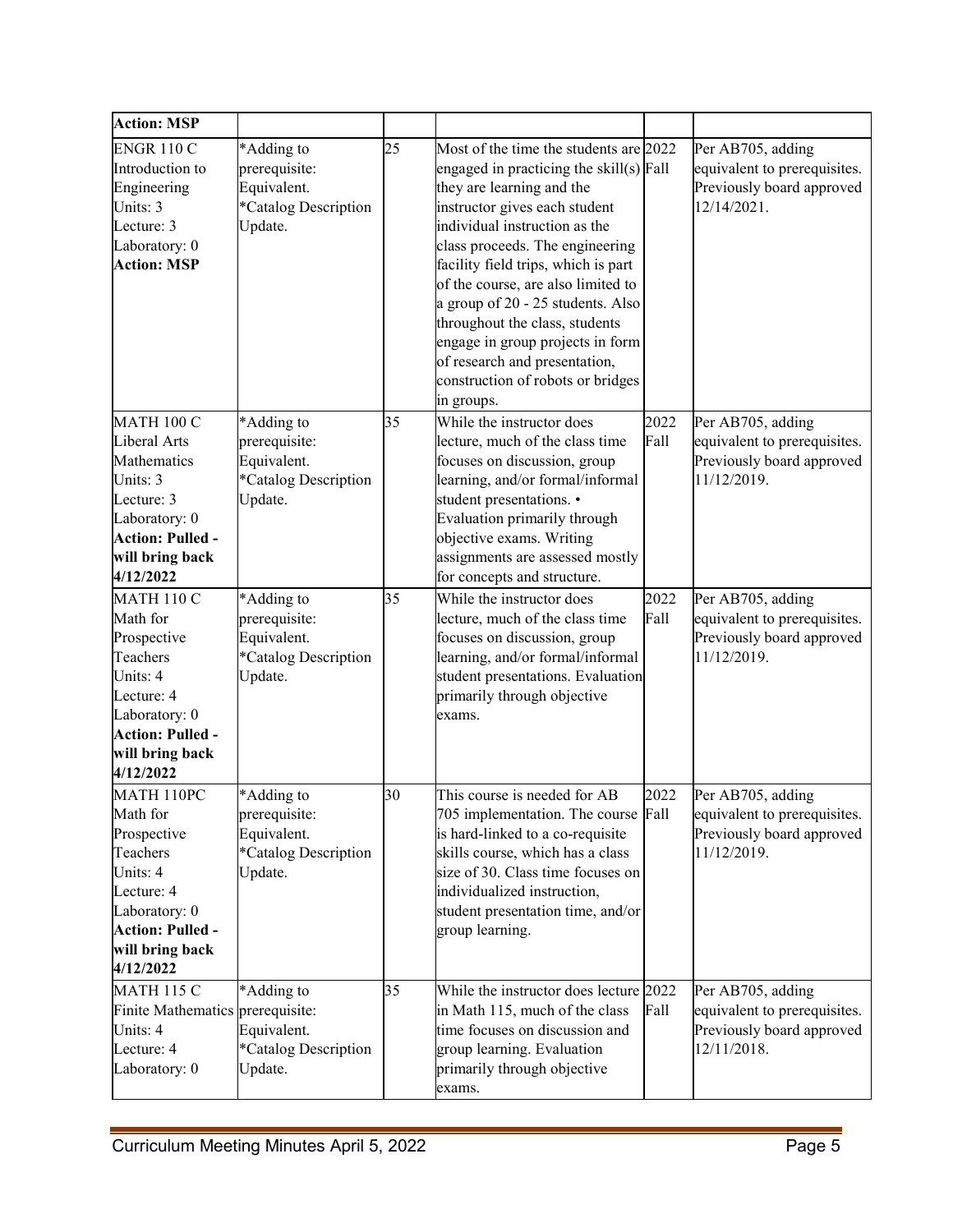| <b>Action: Pulled -</b>          |                      |    |                                                                  |      |                              |
|----------------------------------|----------------------|----|------------------------------------------------------------------|------|------------------------------|
| will bring back                  |                      |    |                                                                  |      |                              |
| 4/12/2022                        |                      |    |                                                                  |      |                              |
| MATH 115PC                       | *Adding to           | 30 | This course is needed for AB                                     | 2022 | Per AB705, adding            |
| Finite Mathematics prerequisite: |                      |    | 705 implementation. The course                                   | Fall | equivalent to prerequisites. |
| Units: 4                         | Equivalent.          |    | is hard-linked to a co-requisite                                 |      | Previously board approved    |
| Lecture: 4                       | *Catalog Description |    | skills course, which has a class                                 |      | 7/8/2020.                    |
| Laboratory: 0                    | Update.              |    | size of 30. Class time focuses on                                |      |                              |
| <b>Action: Pulled -</b>          |                      |    | individualized instruction,                                      |      |                              |
| will bring back                  |                      |    | student presentation time, and/or                                |      |                              |
| 4/12/2022                        |                      |    | group learning.                                                  |      |                              |
| <b>MATH 120 C</b>                | *Adding to           | 35 | While the instructor does                                        | 2022 | Per AB705, adding            |
| Introduction to                  | prerequisite:        |    | lecture, much of the class time                                  | Fall | equivalent to prerequisites. |
| Probability and                  | Equivalent.          |    | focuses on discussion, group                                     |      | Previously board approved    |
| <b>Statistics</b>                | *Catalog Description |    | learning, and/or formal/informal                                 |      | 12/14/2021.                  |
| Units: 4                         | Update.              |    | student presentations. Evaluation                                |      |                              |
| Lecture: 4                       |                      |    | primarily through objective                                      |      |                              |
| Laboratory: 0                    |                      |    | exams. Writing assignments are                                   |      |                              |
| Action: Pulled -                 |                      |    | assessed mostly for concepts and                                 |      |                              |
| will bring back                  |                      |    | structure.                                                       |      |                              |
| 4/12/2022                        |                      |    |                                                                  |      |                              |
| MATH 120PC                       | *Adding to           | 30 | This course is needed for AB                                     | 2022 | Per AB705, adding            |
| Introduction to                  | prerequisite:        |    | 705 implementation. The course Fall                              |      | equivalent to prerequisites. |
| Probability and                  | Equivalent.          |    | is hard-linked to a co-requisite                                 |      | Previously board approved    |
| <b>Statistics</b>                | *Catalog Description |    | skills course, which has a class                                 |      | 12/14/2021.                  |
| Units: 4                         | Update.              |    | size of 30. Class time focuses on                                |      |                              |
| Lecture: 4<br>Laboratory: 0      |                      |    | individualized instruction,<br>student presentation time, and/or |      |                              |
| <b>Action: Pulled -</b>          |                      |    | group learning.                                                  |      |                              |
| will bring back                  |                      |    |                                                                  |      |                              |
| 4/12/2022                        |                      |    |                                                                  |      |                              |
| <b>MATH 130 C</b>                | *Adding to           | 35 | While the instructor does                                        | 2022 | Per AB705, adding            |
| Survey of Calculus               | prerequisite:        |    | lecture, much of the class time                                  | Fall | equivalent to prerequisites. |
| Units: 4                         | Equivalent.          |    | focuses on discussion.                                           |      | Previously board approved    |
| Lecture: 4                       | *Catalog Description |    | Evaluations are primarily                                        |      | 12/11/2018.                  |
| Laboratory: 0                    | Update.              |    | through objective exams in                                       |      |                              |
| <b>Action: Pulled -</b>          |                      |    | which the student's work is                                      |      |                              |
| will bring back                  |                      |    | graded.                                                          |      |                              |
| 4/12/2022                        |                      |    |                                                                  |      |                              |
| MATH 130PC                       | *Adding to           | 30 | This course is needed for AB                                     | 2022 | Per AB705, adding            |
| Survey of Calculus               | prerequisite:        |    | 705 implementation. The course                                   | Fall | equivalent to prerequisites. |
| Units: 4                         | Equivalent.          |    | is hard-linked to a co-requisite                                 |      | Previously board approved    |
| Lecture: 4                       | *Catalog Description |    | skills course, which has a class                                 |      | $6/9/2020$ .                 |
| Laboratory: 0                    | Update.              |    | size of 30. Class time focuses on                                |      |                              |
| <b>Action: Pulled -</b>          |                      |    | individualized instruction,                                      |      |                              |
| will bring back                  |                      |    | student presentation time, and/or                                |      |                              |
| 4/12/2022                        |                      |    | group learning.                                                  |      |                              |
| <b>MATH 141 C</b>                | *Adding to           | 35 | While the instructor does                                        | 2022 | Per AB705, adding            |
| College Algebra                  | prerequisite:        |    | lecture, much of the class time                                  | Fall | equivalent to prerequisites. |
| Units: 4                         | Equivalent.          |    | focuses on discussion, group                                     |      | Previously board approved    |
| Lecture: 4                       |                      |    |                                                                  |      | 11/12/2019.                  |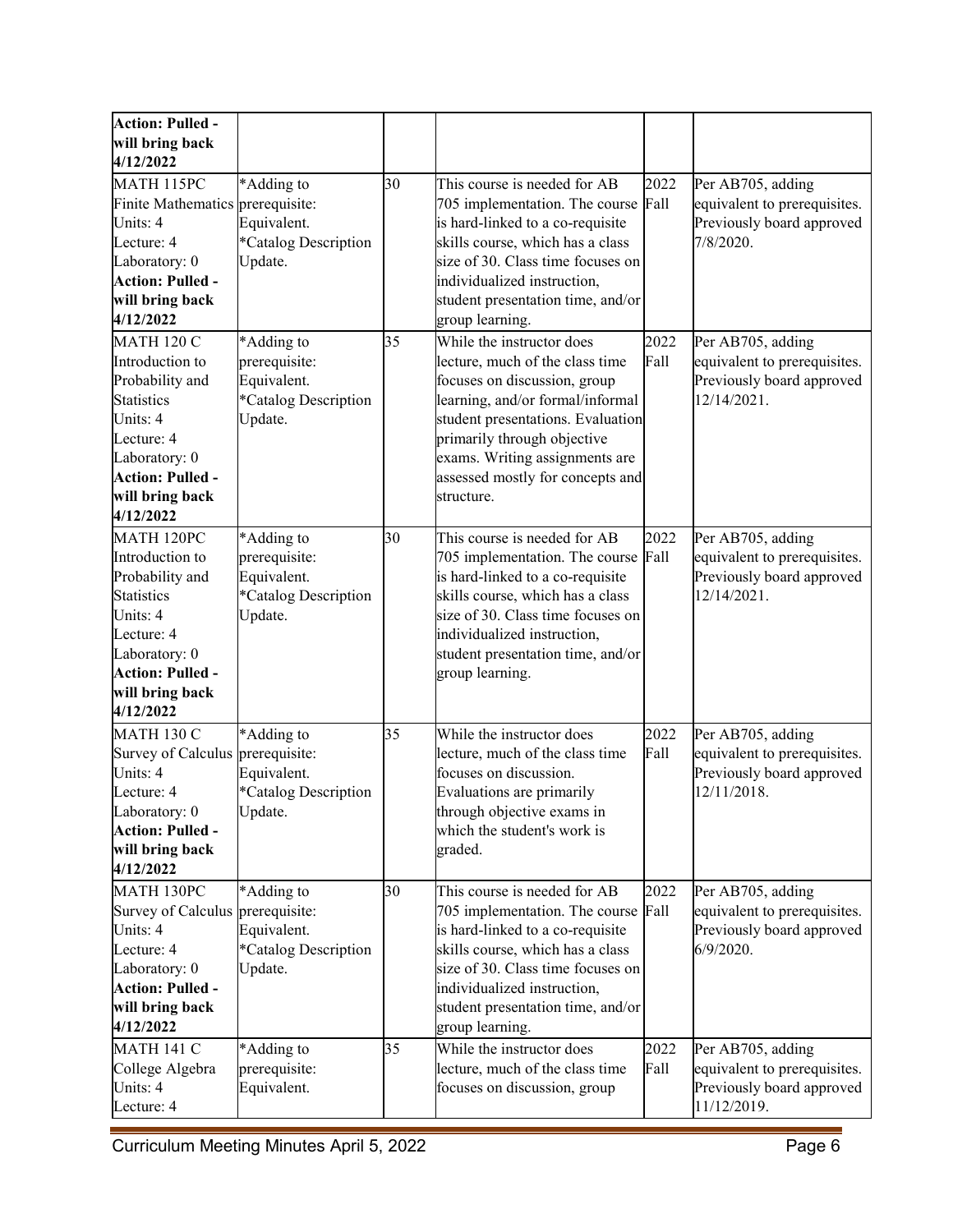| Laboratory: 0           | *Catalog Description                     |    | learning, and/or formal/informal                     |      |                              |
|-------------------------|------------------------------------------|----|------------------------------------------------------|------|------------------------------|
| <b>Action: Pulled -</b> | Update.                                  |    | student presentations.                               |      |                              |
|                         |                                          |    |                                                      |      |                              |
| will bring back         |                                          |    |                                                      |      |                              |
| 4/12/2022               |                                          |    |                                                      |      |                              |
| MATH 141PC              | *Adding to                               | 30 | This course is needed for AB                         | 2022 | Per AB705, adding            |
| College Algebra         | prerequisite:                            |    | 705 implementation. The course                       | Fall | equivalent to prerequisites. |
| Units: 4                | Equivalent.                              |    | is hard-linked to a co-requisite                     |      | Previously board approved    |
| Lecture: 4              | *Catalog Description                     |    | skills course, which has a class                     |      | $6/9/2020$ .                 |
| Laboratory: 0           | Update.                                  |    | size of 30. Class time focuses on                    |      |                              |
| <b>Action: Pulled -</b> |                                          |    | individualized instruction,                          |      |                              |
| will bring back         |                                          |    | student presentation time, and/or                    |      |                              |
| 4/12/2022               |                                          |    | group learning.                                      |      |                              |
| <b>NURS 192 C</b>       | *Materials fee from                      | 40 | While the instructor does                            | 2022 | Reduction of materials fee   |
| Fundamentals of         | \$30 to \$15                             |    | lecture, much of the class time                      | Fall | due to supplies no longer in |
| Nursing                 | *Catalog/Schedule                        |    | focuses on discussion, group                         |      | need. Previously board       |
| Units: 4.5              | Description Update.                      |    | learning, and/or formal/informal                     |      | approved 12/10/2019.         |
| Lecture: 2.5            |                                          |    |                                                      |      |                              |
|                         |                                          |    | student presentations This<br>course consists of two |      |                              |
| Laboratory: 6           |                                          |    |                                                      |      |                              |
| <b>Action: MSP</b>      |                                          |    | components: a minor component                        |      |                              |
|                         |                                          |    | of lecture and a major                               |      |                              |
|                         |                                          |    | component of lab (clinical                           |      |                              |
|                         |                                          |    | practicum). The clinical                             |      |                              |
|                         |                                          |    | component is mandated by                             |      |                              |
|                         |                                          |    | discipline accreditation                             |      |                              |
|                         |                                          |    | standards to a maximum of 10                         |      |                              |
|                         |                                          |    | students per instructor. The                         |      |                              |
|                         |                                          |    | course cohort consists of 4 lab                      |      |                              |
|                         |                                          |    | sections that can be                                 |      |                              |
|                         |                                          |    | accommodated by a lecture size                       |      |                              |
|                         |                                          |    | of 40.                                               |      |                              |
| <b>NURS 193 C</b>       | *Materials fee from                      | 40 | This course consists of two                          | 2022 | Reduction of materials fee   |
| Introduction to         | \$60 to \$45                             |    | components, a minor component Fall                   |      | due to supplies no longer in |
| Medical-                | *Catalog/Schedule                        |    | of lecture and a major                               |      | need. Previously board       |
| Surgical/Gero           | Description Update.                      |    | component of lab (clinical                           |      | approved 12/10/2019.         |
| Nursing                 |                                          |    | practicum). The clinical                             |      |                              |
| Units: 3.5              |                                          |    | component is mandated by                             |      |                              |
| Lecture: 1.5            |                                          |    | discipline accreditation                             |      |                              |
| Laboratory: 6           |                                          |    | standards to a maximum of 10                         |      |                              |
| <b>Action: MSP</b>      |                                          |    | students per instructor. The                         |      |                              |
|                         |                                          |    | course cohort consists of four (4)                   |      |                              |
|                         |                                          |    | lab sections that can be                             |      |                              |
|                         |                                          |    | accommodated by a lecture size                       |      |                              |
|                         |                                          |    | of 40.                                               |      |                              |
| <b>NURS 196 C</b>       | *Materials fee from                      | 40 | While the instructor does                            | 2022 | Increased of materials fee   |
| Medical-Surgical        | \$65 to \$85                             |    | lecture, much of the class time                      | Fall | due to supplies. Previously  |
| Nursing I               |                                          |    | focuses on discussion, group                         |      | board approved 12/10/2019.   |
| Units: 5                | *Catalog/Schedule<br>Description Update. |    |                                                      |      |                              |
| Lecture: 2.25           |                                          |    | learning, and/or formal/informal                     |      |                              |
| Laboratory: 8.25        |                                          |    | student presentations This<br>course consists of two |      |                              |
| <b>Action: MSP</b>      |                                          |    |                                                      |      |                              |
|                         |                                          |    | components, a minor component                        |      |                              |
|                         |                                          |    | of lecture and a major                               |      |                              |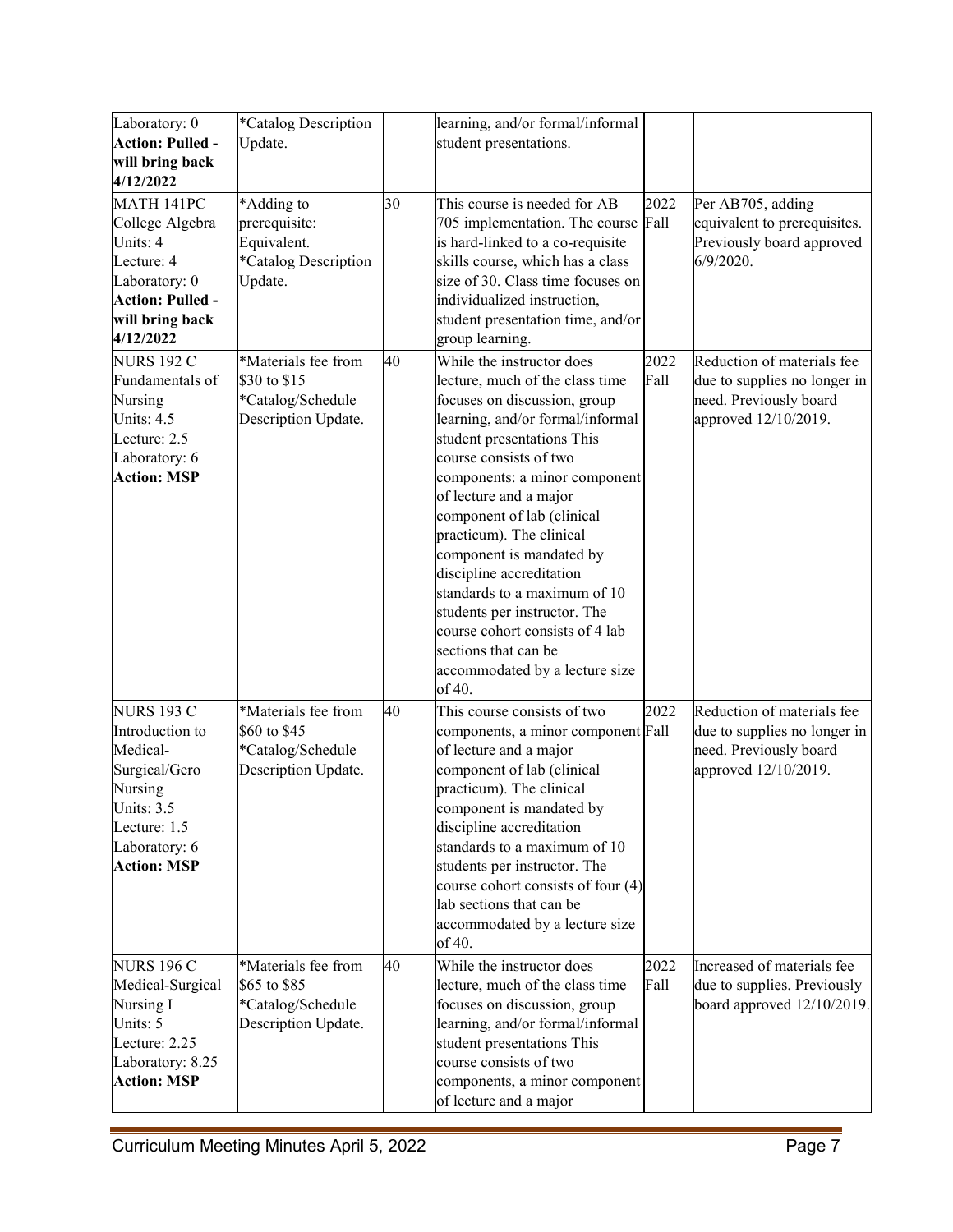|                                                                                                                             |                                                                                       |    | component of lab (clinical<br>practicum). The clinical<br>component is mandated by<br>discipline accreditation<br>standards to a maximum of 10<br>students per instructor. The<br>course cohort consists of four $(4)$<br>lab sections that can be<br>accommodated by a lecture size<br>of 40.                                                                                                                                                                                                                                          |              |                                                                                                              |
|-----------------------------------------------------------------------------------------------------------------------------|---------------------------------------------------------------------------------------|----|-----------------------------------------------------------------------------------------------------------------------------------------------------------------------------------------------------------------------------------------------------------------------------------------------------------------------------------------------------------------------------------------------------------------------------------------------------------------------------------------------------------------------------------------|--------------|--------------------------------------------------------------------------------------------------------------|
| <b>NURS 197 C</b><br>Maternal/Newborn<br>Nursing<br>Units: 3.5<br>Lecture: 1.75<br>Laboratory: 5.25<br><b>Action: MSP</b>   | *Materials fee from<br>\$50 to \$40<br>*Catalog/Schedule<br>Description Update        | 40 | While the instructor does<br>lecture, much of the class time<br>focuses on discussion, group<br>learning, and/or formal/informal<br>student presentations This<br>course consists of two<br>components, a minor component<br>of lecture and a major<br>component of lab (clinical<br>practicum). The clinical<br>component is mandated by<br>discipline accreditation<br>standards to a maximum of 8<br>students per instructor. The class<br>cohort consists of 5 lab sections<br>that can be accommodated by a<br>lecture size of 40. | 2022<br>Fall | Reduction of materials fee<br>due to supplies no longer in<br>need. Previously board<br>approved 12/10/2019. |
| <b>NURS 292 C</b><br>Medical-Surgical<br>Nursing II<br>Units: 5<br>Lecture: 2.25<br>Laboratory: 8.25<br><b>Action: MSP</b>  | *Materials fee from<br>\$75 to \$55<br>*Catalog/Schedule<br><b>Description Update</b> | 40 | This course consists of two<br>components, a minor component Fall<br>of lecture and a major<br>component of lab (clinical<br>practicum). The clinical<br>component is mandated by<br>discipline accreditation<br>standards to a maximum of 10<br>students per instructor. The<br>course cohort consists of four $(4)$<br>lab sections that can be<br>accommodated by a lecture size<br>of 40.                                                                                                                                           | 2022         | Reduction of materials fee<br>due to supplies no longer in<br>need. Previously board<br>approved 12/10/2019. |
| <b>NURS 297 C</b><br>Medical-Surgical<br>Nursing III<br>Units: 5<br>Lecture: 2.25<br>Laboratory: 8.25<br><b>Action: MSP</b> | *Materials fee from<br>\$70 to \$45<br>*Catalog/Schedule<br><b>Description Update</b> | 40 | This course consists of two<br>components, a minor component Fall<br>of lecture and a major<br>component of lab (clinical<br>practicum). The clinical<br>component is mandated by<br>discipline accreditation<br>standards to a maximum of 10<br>students per instructor. The<br>course cohort consists of four (4)<br>lab sections that can be                                                                                                                                                                                         | 2022         | Reduction of materials fee<br>due to supplies no longer in<br>need. Previously board<br>approved 12/10/2019. |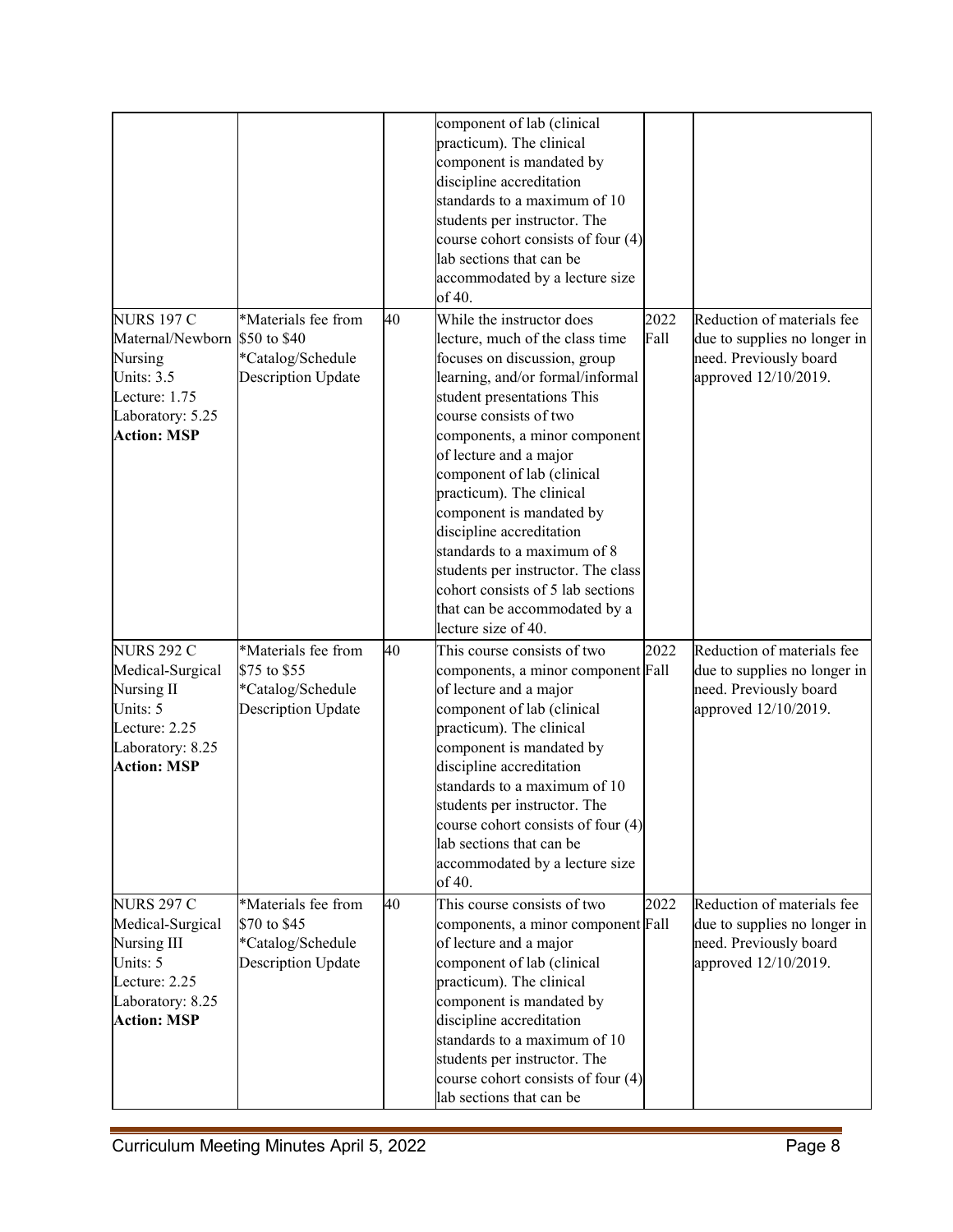|                                  |                           |    | accommodated by a lecture size<br>of 40.   |      |                              |
|----------------------------------|---------------------------|----|--------------------------------------------|------|------------------------------|
| <b>PHSC 104 C</b>                | *Adding prerequisites: 25 |    | Labs in which the instructor               | 2022 | Per AB705, adding MATH       |
| Physical Science                 | MATH 110 C or             |    | provides extensive                         | Fall | 110 C or MATH 110PC or       |
| for Teachers                     | MATH 110PC or             |    | individualized                             |      | equivalent to prerequisites. |
| Units: 4                         | equivalent.               |    | feedback/evaluation on a regular           |      | Previously board approved    |
| Lecture: 3                       | *Catalog Description      |    | basis. (e.g. problem sets,                 |      | 11/14/2017.                  |
| Laboratory: 3                    | Update.                   |    | scientific experiments,                    |      |                              |
| <b>Action: MSP</b>               |                           |    | vocational skills, lab reports)            |      |                              |
| <b>PHYS 130 C</b>                | *Adding prerequisites: 25 |    | In Physics 130 the students are            | 2022 | Per AB705, adding MATH       |
| Elementary Physics MATH 115 C or |                           |    | engaged in practicing the skill $(s)$ Fall |      | 115 C or MATH 115PC or       |
| Units: 4                         | MATH 115PC or             |    | they are learning and the                  |      | equivalent to prerequisites. |
| Lecture: 3                       | equivalent.               |    | instructor gives each student              |      | Previously board approved    |
| Laboratory: 3                    | *Catalog Description      |    | individual instruction. Students           |      | 12/12/2017.                  |
| <b>Action: MSP</b>               | Update.                   |    | work in small groups 2-3 in                |      |                              |
|                                  |                           |    | lecture and lab.                           |      |                              |
| <b>PSY 161 C</b>                 | *Adding to                | 35 | This course involves lecture, but 2022     |      | Per AB705, adding            |
| Probability and                  | prerequisite:             |    | much of the class time focuses             | Fall | equivalent to prerequisites. |
| <b>Statistics- Social</b>        | Equivalent.               |    | on group learning, problem                 |      | Previously board approved    |
| Sciences                         | *Catalog Description      |    | solving and data analysis.                 |      | 11/9/2021.                   |
| Units: 4                         | Update.                   |    | Evaluation is through objective            |      |                              |
| Lecture: 4                       |                           |    | exams. Analysis and writing                |      |                              |
| Laboratory: 0                    |                           |    | assignments are assessed mostly            |      |                              |
| <b>Action: MSP</b>               |                           |    | for use & interpretation of                |      |                              |
|                                  |                           |    | concepts, accuracy and problem-            |      |                              |
|                                  |                           |    | solving structure.                         |      |                              |
| <b>PSY 161HC</b>                 | *Adding to                | 20 | The Cypress College Honors                 | 2022 | Per AB705, adding            |
| Honors Probability prerequisite: |                           |    | Advisory Group recommends a                | Fall | equivalent to prerequisites. |
| and Statistics-                  | Equivalent.               |    | maximum of 20 students for a               |      | Previously board approved    |
| Social Sciences                  | *Catalog Description      |    | seminar-style honors course to             |      | 11/9/2021.                   |
| Units: 4                         | Update.                   |    | allow for in-depth class                   |      |                              |
| Lecture: 4                       |                           |    | discussion and student                     |      |                              |
| Laboratory: 0                    |                           |    | presentations.                             |      |                              |
| <b>Action: MSP</b>               |                           |    |                                            |      |                              |
| <b>SOC 125 C</b>                 | *Adding advisory:         | 35 | While the instructor does                  | 2022 | Per AB705, adding            |
| Sociology                        | MATH 120 C or             |    | lecture, much of the class time            | Fall | advisory MATH 120 C or       |
| Research Methods                 | MATH 120PC or             |    | focuses on discussion, group               |      | MATH 120PC or                |
| Units: 3                         | equivalent.               |    | learning, and/or formal/informal           |      | equivalent. Removal of       |
| Lecture: 3                       | *Removal of advisory:     |    | student presentations.                     |      | advisory MATH 040 C.         |
| Laboratory: 0                    | <b>MATH 040 C.</b>        |    | Evaluations are primarily                  |      | Previously board approved    |
| <b>Action: MSP</b>               | *Catalog Description      |    | through objective exams and                |      | 6/11/2019.                   |
|                                  | Update.                   |    | critical thinking exercises.               |      |                              |
|                                  |                           |    | Writing assignments are                    |      |                              |
|                                  |                           |    | assessed for empirical support             |      |                              |
|                                  |                           |    | and evidence, development of               |      |                              |
|                                  |                           |    | hypotheses and measurable                  |      |                              |
|                                  |                           |    | variables, as well as sociological         |      |                              |
|                                  |                           |    | concepts and structure.                    |      |                              |
|                                  |                           |    | Computer applications                      |      |                              |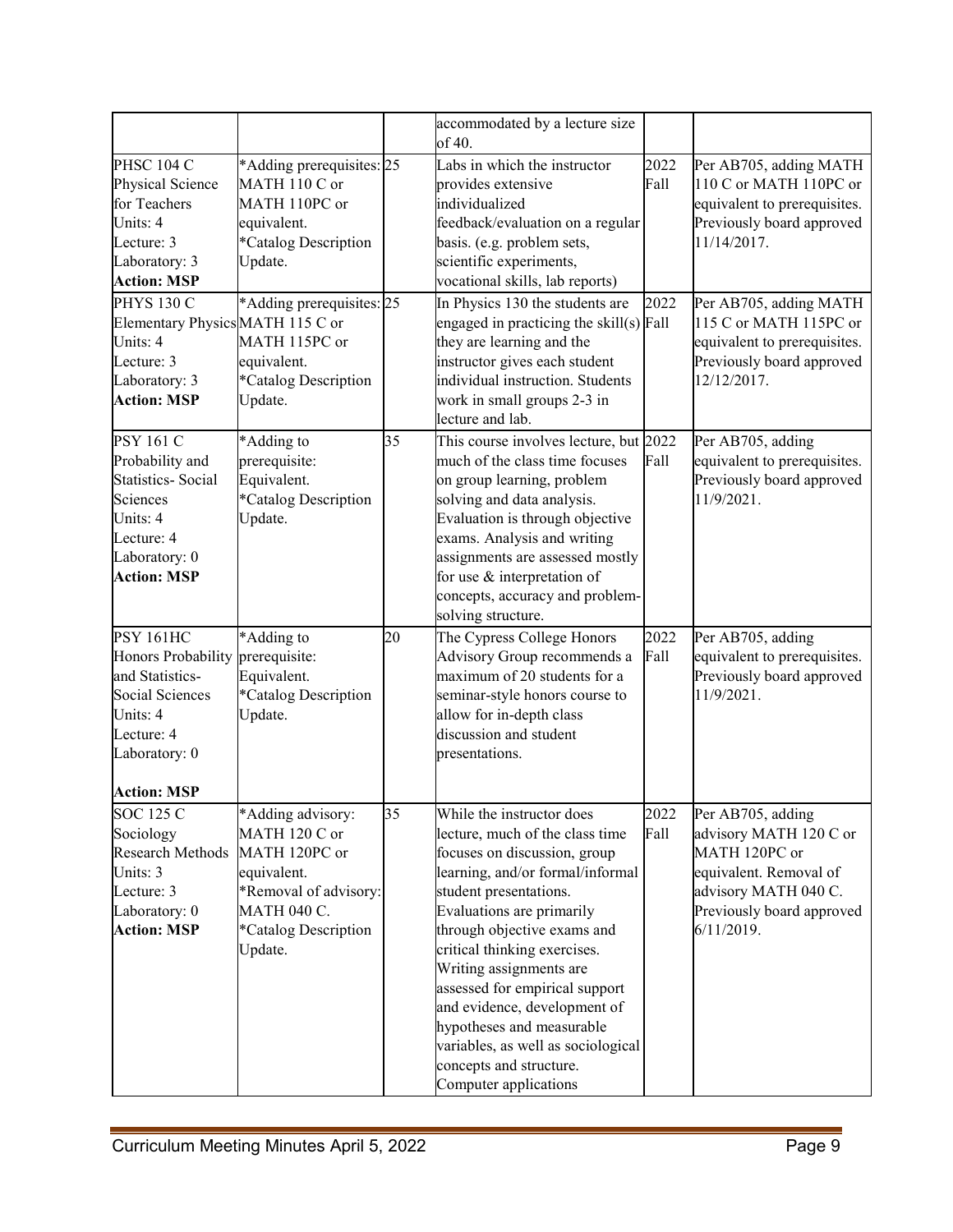|                                  |                      |    | appropriate for social science         |      |                              |
|----------------------------------|----------------------|----|----------------------------------------|------|------------------------------|
|                                  |                      |    | research are emphasized.               |      |                              |
| <b>SOC 161 C</b>                 | *Adding to           | 35 | This course involves lecture, but 2022 |      | Per AB705, adding            |
| Probability and                  | prerequisite:        |    | much of the class time focuses         | Fall | equivalent to prerequisites. |
| Statistics-Social                | Equivalent.          |    | on group learning, problem             |      | Previously board approved    |
| Sciences                         | *Catalog Description |    | solving and data analysis.             |      | 11/9/2021.                   |
| Units: 4                         | Update.              |    | Evaluation is through objective        |      |                              |
| Lecture: 4                       |                      |    | exams. Analysis and writing            |      |                              |
| Laboratory: 0                    |                      |    | assignments are assessed mostly        |      |                              |
| <b>Action: MSP</b>               |                      |    | for use & interpretation of            |      |                              |
|                                  |                      |    | concepts, accuracy and problem-        |      |                              |
|                                  |                      |    | solving structure.                     |      |                              |
| <b>SOC 161HC</b>                 | *Adding to           | 20 | The Cypress College Honors             | 2022 | Per AB705, adding            |
| Honors Probability prerequisite: |                      |    | Advisory Group recommends a            | Fall | equivalent to prerequisites. |
| and Statistics-                  | Equivalent.          |    | maximum of 20 students for a           |      | Previously board approved    |
| Social Sciences                  | *Catalog Description |    | seminar-style honors course to         |      | 11/9/2021.                   |
| Units: 4                         | Update.              |    | allow for in-depth class               |      |                              |
| Lecture: 4                       |                      |    | discussion and student                 |      |                              |
| Laboratory: 0                    |                      |    | presentations.                         |      |                              |
| <b>Action: MSP</b>               |                      |    |                                        |      |                              |

|                                                           | <b>REVISED DEGREE/CERTIFICATES</b> |                                                                                                                                                                                                                                                                                                                                                                                                                                                                                                                                                                                                                                                                                                                                                                                                                                                                                                                                                                                                                                                                                                                                                                                                                                                                                                                                                                                                                                                                                                                                                                                                                                                                                                                                                                                                                                                                                                                                                               |                    |                                                                                                                                            |                                                                                                                                                                       |  |  |  |  |  |
|-----------------------------------------------------------|------------------------------------|---------------------------------------------------------------------------------------------------------------------------------------------------------------------------------------------------------------------------------------------------------------------------------------------------------------------------------------------------------------------------------------------------------------------------------------------------------------------------------------------------------------------------------------------------------------------------------------------------------------------------------------------------------------------------------------------------------------------------------------------------------------------------------------------------------------------------------------------------------------------------------------------------------------------------------------------------------------------------------------------------------------------------------------------------------------------------------------------------------------------------------------------------------------------------------------------------------------------------------------------------------------------------------------------------------------------------------------------------------------------------------------------------------------------------------------------------------------------------------------------------------------------------------------------------------------------------------------------------------------------------------------------------------------------------------------------------------------------------------------------------------------------------------------------------------------------------------------------------------------------------------------------------------------------------------------------------------------|--------------------|--------------------------------------------------------------------------------------------------------------------------------------------|-----------------------------------------------------------------------------------------------------------------------------------------------------------------------|--|--|--|--|--|
| <b>DEGREE</b>                                             |                                    |                                                                                                                                                                                                                                                                                                                                                                                                                                                                                                                                                                                                                                                                                                                                                                                                                                                                                                                                                                                                                                                                                                                                                                                                                                                                                                                                                                                                                                                                                                                                                                                                                                                                                                                                                                                                                                                                                                                                                               | EFF<br><b>DATE</b> | <b>JUSTIFICATION</b>                                                                                                                       |                                                                                                                                                                       |  |  |  |  |  |
| Diagnostic<br>Medical<br>Sonography<br><b>Action: MSP</b> |                                    | <b>Diagnostic Medical Sonography Associate in Science Degree</b><br>DIAGNOSTIC MEDICAL SONOGRAPHY PROGRAM MISSION STATEMENT. The<br>Department of Radiologic Technology will provide occupational training in Diagnostic Medical<br>Sonography. The purpose of this instruction is to qualify the student for examination by the<br>American Registry of Diagnostic Medical Sonography and to prepare the student for gainful<br>employment in Diagnostic Medical Sonography. To earn the Diagnostic Medical Sonography<br>Associate Degree, the student must: 1) satisfactorily complete by the end of the Spring semester<br>all college requirements for an Associate Degree General Education requirements with a grade<br>of C or better in each course or have completed an Associate Degree or higher. This includes:<br>Written Communication and Analytical Thinking, (6 units) ENGL 100 3 units, CIS 111 3 units,<br>MATH to meet GE 3 units, BIOL 210 5 units, Social Justice, Equity and Sustainability 3 units,<br>Reading Proficiency 3 units, Social Sciences, any choice, 6 units. 2) Satisfactorily complete the<br>prerequisite courses by the end of the Spring semester with a grade of C or better in each<br>course: RADT 142 C Radiologic Electronics, 4 units RADT 153 C Patient Care, 3 units HS 145<br>C Medical Terminology, 3 units HS 147 C Survey of Disease, 3 units *DMS 160 C<br>Introduction to Sonography all major course requirements with a grade of $C$ or better; (3) the<br>Social Justice, Equity and Sustainability and reading requirements; (4) any elective courses to<br>complete a minimum of 60 units; and (5) have a minimum GPA of 2.0. At least 50% of all<br>major course work must be completed at Cypress College. Total Units Required, 40 units. Note:<br>All General Education and prerequisite courses must be completed by the application deadline.<br>This degree requires a total of 66 units. |                    | 2022<br>Fall                                                                                                                               | Per AB705, updated<br>program description (see<br>highlight), from 3 units<br>MATH 040 C to 3 units<br>Math to meet GE.<br>Previously board approved<br>$1/28/2020$ . |  |  |  |  |  |
| Hospitality,                                              |                                    | <b>Food Science Fundamentals Certificate</b>                                                                                                                                                                                                                                                                                                                                                                                                                                                                                                                                                                                                                                                                                                                                                                                                                                                                                                                                                                                                                                                                                                                                                                                                                                                                                                                                                                                                                                                                                                                                                                                                                                                                                                                                                                                                                                                                                                                  |                    | 2022                                                                                                                                       | Per AB705,                                                                                                                                                            |  |  |  |  |  |
| Restaurant,<br><b>Culinary Arts</b><br><b>Action: MSP</b> | units.                             | The Food Science Fundamentals Certificate is designed for students who are interested in<br>working as an assistant in the following field: food research and development, food product<br>development, recipe development, food quality assurance, sensory, or flavor chemistry. To earn<br>a certificate, complete the required courses as listed with a grade of C or better. At least 50% of<br>all course work must be completed at Cypress College. This certificate requires a total of $27$<br>Required courses are listed in suggested sequence: (27 units)                                                                                                                                                                                                                                                                                                                                                                                                                                                                                                                                                                                                                                                                                                                                                                                                                                                                                                                                                                                                                                                                                                                                                                                                                                                                                                                                                                                          | Fall               | removal of MATH 040 C<br>from the required course<br>list. Total number of units<br>from 31 to 27. Previously<br>board approved 4/13/2021. |                                                                                                                                                                       |  |  |  |  |  |
|                                                           |                                    |                                                                                                                                                                                                                                                                                                                                                                                                                                                                                                                                                                                                                                                                                                                                                                                                                                                                                                                                                                                                                                                                                                                                                                                                                                                                                                                                                                                                                                                                                                                                                                                                                                                                                                                                                                                                                                                                                                                                                               | Units              |                                                                                                                                            |                                                                                                                                                                       |  |  |  |  |  |
|                                                           | <b>HRC100 C</b>                    | Nutrition                                                                                                                                                                                                                                                                                                                                                                                                                                                                                                                                                                                                                                                                                                                                                                                                                                                                                                                                                                                                                                                                                                                                                                                                                                                                                                                                                                                                                                                                                                                                                                                                                                                                                                                                                                                                                                                                                                                                                     |                    |                                                                                                                                            |                                                                                                                                                                       |  |  |  |  |  |
|                                                           | <b>HRC105 C</b>                    | Careers in Dietetics and Food Science                                                                                                                                                                                                                                                                                                                                                                                                                                                                                                                                                                                                                                                                                                                                                                                                                                                                                                                                                                                                                                                                                                                                                                                                                                                                                                                                                                                                                                                                                                                                                                                                                                                                                                                                                                                                                                                                                                                         | $\overline{c}$     |                                                                                                                                            |                                                                                                                                                                       |  |  |  |  |  |
|                                                           | <b>HRC120 C</b>                    | Sanitation and Safety                                                                                                                                                                                                                                                                                                                                                                                                                                                                                                                                                                                                                                                                                                                                                                                                                                                                                                                                                                                                                                                                                                                                                                                                                                                                                                                                                                                                                                                                                                                                                                                                                                                                                                                                                                                                                                                                                                                                         |                    |                                                                                                                                            |                                                                                                                                                                       |  |  |  |  |  |
|                                                           | <b>HRC135 C</b>                    | Culinary Fundamentals I                                                                                                                                                                                                                                                                                                                                                                                                                                                                                                                                                                                                                                                                                                                                                                                                                                                                                                                                                                                                                                                                                                                                                                                                                                                                                                                                                                                                                                                                                                                                                                                                                                                                                                                                                                                                                                                                                                                                       | 3                  |                                                                                                                                            |                                                                                                                                                                       |  |  |  |  |  |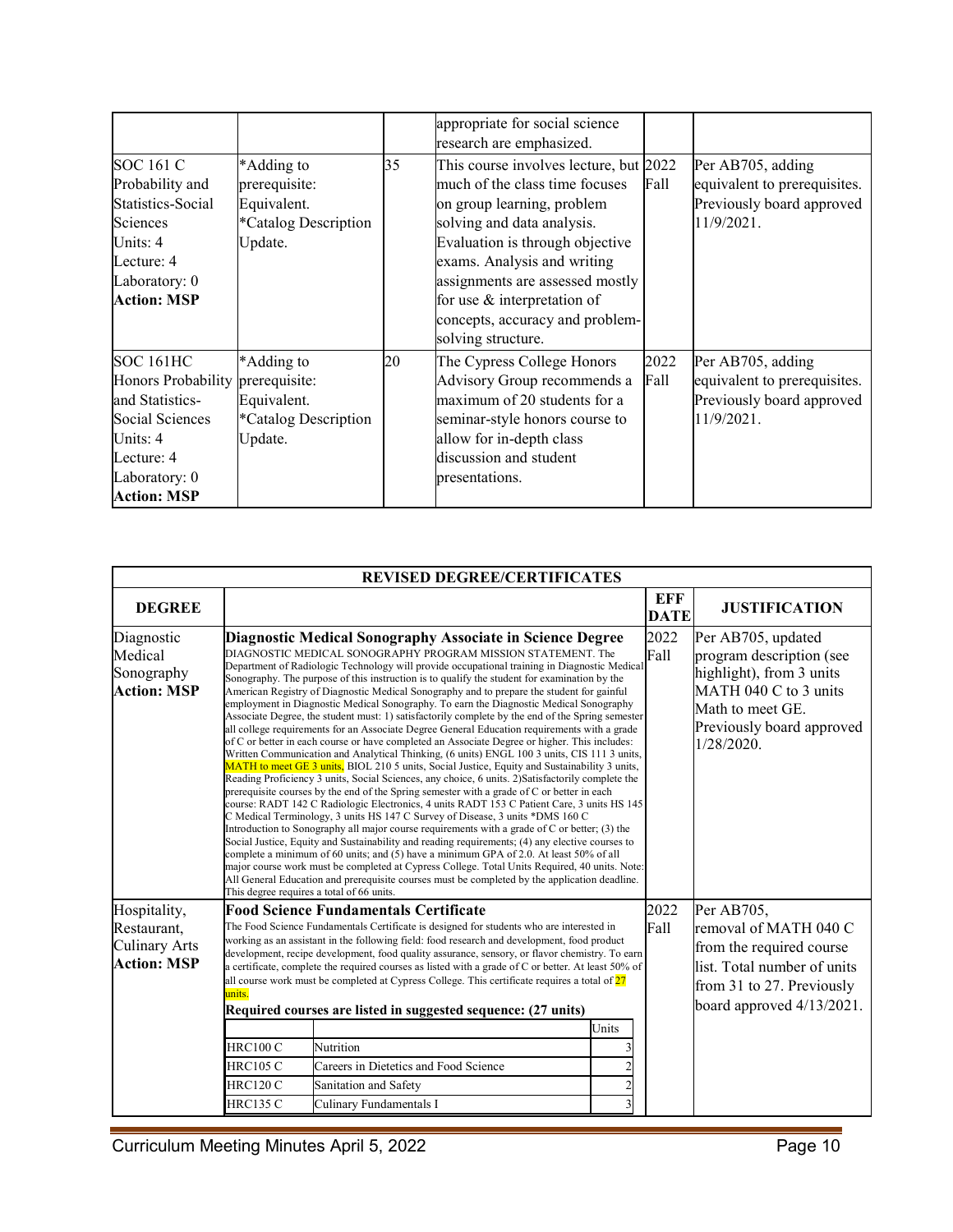|                       | <b>HRC136 C</b>                         | Baking Fundamentals I                                                                                                                                                                           |       |                             |                             |
|-----------------------|-----------------------------------------|-------------------------------------------------------------------------------------------------------------------------------------------------------------------------------------------------|-------|-----------------------------|-----------------------------|
|                       | HRC145 C                                | The Art of Garde Manger                                                                                                                                                                         |       |                             |                             |
|                       | HRC155 C                                | Food Science                                                                                                                                                                                    |       |                             |                             |
|                       | HRC295 C                                | Internship                                                                                                                                                                                      |       |                             |                             |
|                       | CHEM107 C                               | Preparation for General Chemistry                                                                                                                                                               |       |                             |                             |
|                       |                                         |                                                                                                                                                                                                 |       |                             |                             |
|                       |                                         |                                                                                                                                                                                                 |       |                             |                             |
|                       | <b>Total Units</b>                      |                                                                                                                                                                                                 | 27    |                             |                             |
| <b>Health Science</b> |                                         | <b>General Studies Health Sciences Associate in Arts Degree</b>                                                                                                                                 |       | 2022                        | Per AB705, updated          |
| <b>Action: MSP</b>    |                                         | Students must complete 9 units from the following restricted list of courses:                                                                                                                   |       | Fall                        | restricted list of courses- |
|                       |                                         |                                                                                                                                                                                                 | Units |                             | MATH 040 C or MATH          |
|                       | CHEM101 C                               | Chemistry for Health Science Majors I                                                                                                                                                           | 4.5   |                             | 041 C to include any        |
|                       | BIOL231 C                               | General Human Anatomy                                                                                                                                                                           |       |                             | transfer level Math.        |
|                       | BIOL160 C                               | <b>Integrated Medical Science</b>                                                                                                                                                               |       |                             |                             |
|                       | BIOL210 C                               | Anatomy and Physiology                                                                                                                                                                          |       |                             | Previously board approved   |
|                       | PSY101 C                                | Introduction to Psychology                                                                                                                                                                      |       |                             | 11/09/2021.                 |
|                       |                                         | or                                                                                                                                                                                              |       |                             |                             |
|                       | PSY101HC                                | Honors Introduction to Psychology                                                                                                                                                               |       |                             |                             |
|                       |                                         | or                                                                                                                                                                                              |       |                             |                             |
|                       | SOC101 C                                | Introduction to Sociology                                                                                                                                                                       |       |                             |                             |
|                       |                                         | or                                                                                                                                                                                              |       |                             |                             |
|                       | SOC101HC                                | Honors Introduction to Sociology                                                                                                                                                                |       |                             |                             |
|                       | HS145 C                                 | Survey of Medical Terminology                                                                                                                                                                   |       |                             |                             |
|                       | HS147 C                                 | <b>Survey of Disease</b>                                                                                                                                                                        |       |                             |                             |
|                       | HS161 C                                 | Dying/Death and Grief/Mourning                                                                                                                                                                  |       |                             |                             |
|                       | ENGL100 C                               | College Writing                                                                                                                                                                                 |       |                             |                             |
|                       |                                         | эr                                                                                                                                                                                              |       |                             |                             |
|                       | ENGL100HC                               | Honors College Writing                                                                                                                                                                          |       |                             |                             |
|                       | COMM050 C                               | <b>Effective Communication</b><br>Human Communication                                                                                                                                           |       |                             |                             |
|                       | COMM100 C                               |                                                                                                                                                                                                 |       |                             |                             |
|                       |                                         | or                                                                                                                                                                                              |       |                             |                             |
|                       | Honors Human Communication<br>COMM100HC |                                                                                                                                                                                                 |       |                             |                             |
|                       |                                         | MATH 040 C or MATH 041 C or any transfer level MATH.                                                                                                                                            | $4-6$ |                             |                             |
| Mortuary              |                                         | Mortuary Science Associate in Science Degree                                                                                                                                                    |       | 2022                        | Per AB705, removal of       |
| Science               |                                         | AIMS OF PROGRAM The Mortuary Science Program at Cypress College has as its central $\lim_{n\to\infty}$                                                                                          |       |                             | MATH 040 C, MATH 041        |
| <b>Action: MSP</b>    |                                         | recognition of the importance of funeral service personnel as (1) members of a human services                                                                                                   |       |                             | C. Add MATH 120 C,          |
|                       |                                         | profession, (2) members of the community in which they serve, (3) participants in the<br>relationship between bereaved families and those engaged in the funeral service profession, (4)        |       |                             | MATH 120PC.                 |
|                       |                                         | professionals knowledgeable of and compliant with federal, state, and local regulatory                                                                                                          |       |                             | Updated program             |
|                       |                                         | guidelines, as well as (5) professionals sensitive to the responsibility for public health, safety                                                                                              |       | description (see highlight) |                             |
|                       |                                         | and welfare in caring for human remains. PROGRAM OBJECTIVES 1. To enlarge the<br>background and knowledge of students about the funeral service profession. 2. To educate                       |       |                             |                             |
|                       |                                         | students in every phase of funeral service, and to help them to develop proficiency and skills                                                                                                  |       | Previously board approved   |                             |
|                       |                                         | necessary for the profession, as defined in the Preamble at the beginning of Chapter 9 of the<br>Manual on Accreditation. 3. To educate students concerning the responsibilities of the funeral |       | 11/14/2017.                 |                             |
|                       |                                         | service profession to the community at large. 4. To emphasize high standards of ethical                                                                                                         |       |                             |                             |
|                       |                                         | conduct. 5. To provide a curriculum at the post secondary level of instruction. 6. To encourage                                                                                                 |       |                             |                             |
|                       |                                         | student and faculty research in the field of funeral service; and 7. To qualify students for<br>professional licensure examinations. MINIMUM STANDARDS FOR APPLICANTS 1.                        |       |                             |                             |
|                       |                                         | Eligibility for admission to Cypress College. 2. Official High school transcript, GED test with                                                                                                 |       |                             |                             |
|                       |                                         | an average score of 450 on the five-test battery, or high school proficiency examination. 3.                                                                                                    |       |                             |                             |
|                       |                                         | Present evidence of good physical and mental health. 4. Completion of College Writing (ENGL)<br>100 C) with the grade of "C" or better. 5. Completion of college Anatomy and Physiology         |       |                             |                             |
|                       |                                         | (BIOL 210 C) or General Human Anatomy (BIOL 231 C) with a grade of "C" or better within                                                                                                         |       |                             |                             |
|                       |                                         | the most recent 5 year time period prior to program application. 6. Completion of a transfer                                                                                                    |       |                             |                             |
|                       |                                         | evel Math with a grade of C of better. 7. A minimum GPA of 2.0 in all college courses<br>attempted APPLICATION PROCEDURES 1. In addition to the Cypress College application                     |       |                             |                             |
|                       |                                         | form, a separate application is required for admission into the Mortuary Science Program.                                                                                                       |       |                             |                             |
|                       |                                         | Applications must be completed online. Please see the Health Science Application link on the                                                                                                    |       |                             |                             |
|                       |                                         | Mortuary Science home page. 2. A total of 30 new students are selected each spring and fall                                                                                                     |       |                             |                             |
|                       |                                         | semester. Applicants may exceed the available seat space. 3. Applicants must submit signature<br>page in person or by US mail. Please bring photo ID; Official high school transcripts, GED or  |       |                             |                             |
|                       |                                         | high School Proficiency sent directly from the institution you attended; Official college                                                                                                       |       |                             |                             |
|                       |                                         | transcripts (except Cypress and Fullerton Colleges) sent directly from the institution you                                                                                                      |       |                             |                             |
|                       |                                         | attended. 4. All Official transcripts are required (high school and college) SELECTION<br>PROCEDURES Students will be selected using a point system based on the number of general              |       |                             |                             |
|                       |                                         | education/graduation courses completed at the time of application and the date of completed                                                                                                     |       |                             |                             |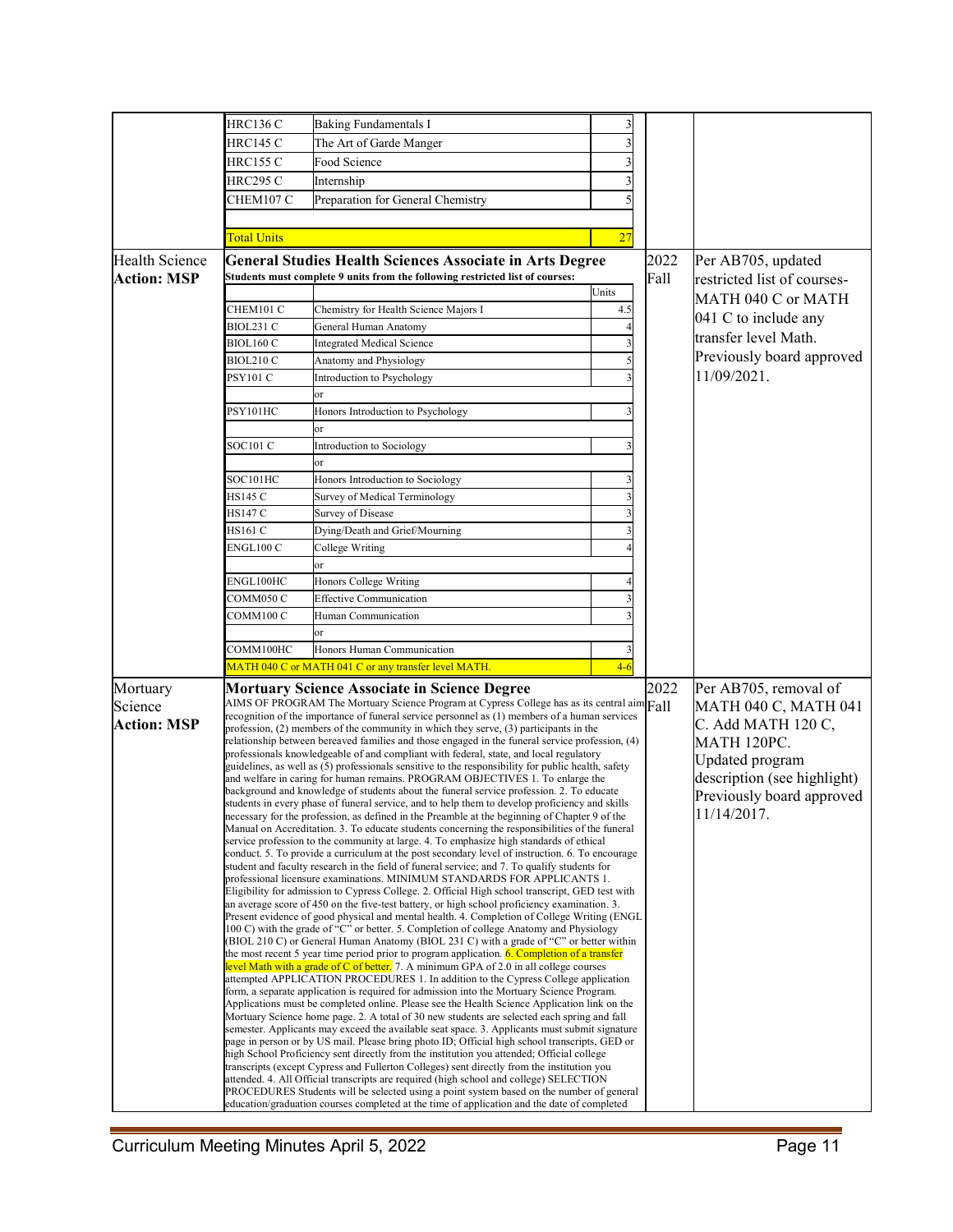|                               |                              | application. ASSOCIATE IN SCIENCE DEGREE MORTUARY SCIENCE Program Code:<br>1803791 This program is a course of study designed for students who wish to prepare for a<br>career and employment as an embalmer/funeral director in a mortuary and to prepare the<br>student for state licensure where statutory law requires successful completion of the Associate<br>in Science Degree in Mortuary Science and compliance with statutory pre-mortuary science<br>educational requirements. The Mortuary Science degree program at Cypress College is<br>accredited by the American Board of Funeral Service Education (ABFSE), 992 Mantua Pike,<br>Suite 108, Woodbury Heights, NJ 08097, (816) 233-3747, www.abfse.org and meets the<br>mortuary science or funeral service educational requirements for most states. The ABFSE is an<br>agency recognized by the U.S. Department of Education. Scholarship and general program<br>information can be found on the ABFSE's website. The National Board Examination is written<br>and governed by the International Conference of Funeral Service Examining Boards, Inc.<br>(ICFSEB), Fayetteville, AR, 73707 (888) 222-2737, www.theconferenceonline.org; Study<br>guide and preparatory information can be found on the Conference's website. Eligibility to<br>write the licensure examination in some states may be contingent upon compliance with<br>additional statutory requirements. Please consult the department for more specific information,<br>or, for further information, contact a Health Science Counselor (714) 484-7270. To earn the<br>Associate in Science Degree in Mortuary Science, students must complete: (1) all major course<br>requirements with a minimum grade of "C"; (2) Cypress College Native General Education<br>requirements; California State University General Education Breadth requirements (CSU GE<br>Breadth) or IGETC General Education requirements; (3) take the National Board Examination<br>(students need to submit National Board Examination results to Admissions and Records for the<br>semester the student is applying); (4) the cultural diversity and reading requirements; (5) any<br>elective courses to complete a minimum of 60 units; and, (6) have a minimum GPA of 2.0 in all<br>college level courses attempted and at least 50% of all major course work must be completed at<br>Cypress College. To be eligible to write the National Board Examination, the student must be<br>completing the Associate in Science Degree in Mortuary Science. National Board Examination<br>(NBE) pass rates, graduation rates and employment rates for this and other ABFSE-accredited<br>programs are available at www.abfse.org. To request a printed copy of this program's rates, go<br>the Mortuary Science Department Office, TE 3 Building, Room 215 or you may visit the<br>Mortuary Science Department website to make the request. www.cypresscollege.edu/ms. Or<br>you may email the Mortuary Science Department (mortsci@cypresscollege.edu) or call the<br>Mortuary Science Department at (714) 484-7278. |              |                                                            |                                                  |
|-------------------------------|------------------------------|-----------------------------------------------------------------------------------------------------------------------------------------------------------------------------------------------------------------------------------------------------------------------------------------------------------------------------------------------------------------------------------------------------------------------------------------------------------------------------------------------------------------------------------------------------------------------------------------------------------------------------------------------------------------------------------------------------------------------------------------------------------------------------------------------------------------------------------------------------------------------------------------------------------------------------------------------------------------------------------------------------------------------------------------------------------------------------------------------------------------------------------------------------------------------------------------------------------------------------------------------------------------------------------------------------------------------------------------------------------------------------------------------------------------------------------------------------------------------------------------------------------------------------------------------------------------------------------------------------------------------------------------------------------------------------------------------------------------------------------------------------------------------------------------------------------------------------------------------------------------------------------------------------------------------------------------------------------------------------------------------------------------------------------------------------------------------------------------------------------------------------------------------------------------------------------------------------------------------------------------------------------------------------------------------------------------------------------------------------------------------------------------------------------------------------------------------------------------------------------------------------------------------------------------------------------------------------------------------------------------------------------------------------------------------------------------------------------------------------------------------------------------------------------------------------------------------------------------------------------------------------------------------------------------------------------------------------------------------------------------------------------------------------------------------------------------------------------------------------------------------------------|--------------|------------------------------------------------------------|--------------------------------------------------|
|                               | Prerequisites                |                                                                                                                                                                                                                                                                                                                                                                                                                                                                                                                                                                                                                                                                                                                                                                                                                                                                                                                                                                                                                                                                                                                                                                                                                                                                                                                                                                                                                                                                                                                                                                                                                                                                                                                                                                                                                                                                                                                                                                                                                                                                                                                                                                                                                                                                                                                                                                                                                                                                                                                                                                                                                                                                                                                                                                                                                                                                                                                                                                                                                                                                                                                                   |              |                                                            |                                                  |
|                               |                              |                                                                                                                                                                                                                                                                                                                                                                                                                                                                                                                                                                                                                                                                                                                                                                                                                                                                                                                                                                                                                                                                                                                                                                                                                                                                                                                                                                                                                                                                                                                                                                                                                                                                                                                                                                                                                                                                                                                                                                                                                                                                                                                                                                                                                                                                                                                                                                                                                                                                                                                                                                                                                                                                                                                                                                                                                                                                                                                                                                                                                                                                                                                                   | Units        |                                                            |                                                  |
|                               | ENGL100 C                    | College Writing                                                                                                                                                                                                                                                                                                                                                                                                                                                                                                                                                                                                                                                                                                                                                                                                                                                                                                                                                                                                                                                                                                                                                                                                                                                                                                                                                                                                                                                                                                                                                                                                                                                                                                                                                                                                                                                                                                                                                                                                                                                                                                                                                                                                                                                                                                                                                                                                                                                                                                                                                                                                                                                                                                                                                                                                                                                                                                                                                                                                                                                                                                                   |              |                                                            |                                                  |
|                               | <b>BIOL210 C</b>             | Anatomy and Physiology                                                                                                                                                                                                                                                                                                                                                                                                                                                                                                                                                                                                                                                                                                                                                                                                                                                                                                                                                                                                                                                                                                                                                                                                                                                                                                                                                                                                                                                                                                                                                                                                                                                                                                                                                                                                                                                                                                                                                                                                                                                                                                                                                                                                                                                                                                                                                                                                                                                                                                                                                                                                                                                                                                                                                                                                                                                                                                                                                                                                                                                                                                            |              |                                                            |                                                  |
|                               |                              | or                                                                                                                                                                                                                                                                                                                                                                                                                                                                                                                                                                                                                                                                                                                                                                                                                                                                                                                                                                                                                                                                                                                                                                                                                                                                                                                                                                                                                                                                                                                                                                                                                                                                                                                                                                                                                                                                                                                                                                                                                                                                                                                                                                                                                                                                                                                                                                                                                                                                                                                                                                                                                                                                                                                                                                                                                                                                                                                                                                                                                                                                                                                                |              |                                                            |                                                  |
|                               | BIOL231 C                    | General Human Anatomy                                                                                                                                                                                                                                                                                                                                                                                                                                                                                                                                                                                                                                                                                                                                                                                                                                                                                                                                                                                                                                                                                                                                                                                                                                                                                                                                                                                                                                                                                                                                                                                                                                                                                                                                                                                                                                                                                                                                                                                                                                                                                                                                                                                                                                                                                                                                                                                                                                                                                                                                                                                                                                                                                                                                                                                                                                                                                                                                                                                                                                                                                                             |              |                                                            |                                                  |
|                               | MATH <sub>120</sub> C        | <b>Introduction to Probability and Statistics</b>                                                                                                                                                                                                                                                                                                                                                                                                                                                                                                                                                                                                                                                                                                                                                                                                                                                                                                                                                                                                                                                                                                                                                                                                                                                                                                                                                                                                                                                                                                                                                                                                                                                                                                                                                                                                                                                                                                                                                                                                                                                                                                                                                                                                                                                                                                                                                                                                                                                                                                                                                                                                                                                                                                                                                                                                                                                                                                                                                                                                                                                                                 |              |                                                            |                                                  |
|                               |                              | or                                                                                                                                                                                                                                                                                                                                                                                                                                                                                                                                                                                                                                                                                                                                                                                                                                                                                                                                                                                                                                                                                                                                                                                                                                                                                                                                                                                                                                                                                                                                                                                                                                                                                                                                                                                                                                                                                                                                                                                                                                                                                                                                                                                                                                                                                                                                                                                                                                                                                                                                                                                                                                                                                                                                                                                                                                                                                                                                                                                                                                                                                                                                |              |                                                            |                                                  |
|                               | MATH120PC                    | <b>Introduction to Probability and Statistics</b>                                                                                                                                                                                                                                                                                                                                                                                                                                                                                                                                                                                                                                                                                                                                                                                                                                                                                                                                                                                                                                                                                                                                                                                                                                                                                                                                                                                                                                                                                                                                                                                                                                                                                                                                                                                                                                                                                                                                                                                                                                                                                                                                                                                                                                                                                                                                                                                                                                                                                                                                                                                                                                                                                                                                                                                                                                                                                                                                                                                                                                                                                 |              |                                                            |                                                  |
| Nursing<br><b>Action: MSP</b> | Semester IV                  | <b>Registered Nursing Associate in Science Degree</b>                                                                                                                                                                                                                                                                                                                                                                                                                                                                                                                                                                                                                                                                                                                                                                                                                                                                                                                                                                                                                                                                                                                                                                                                                                                                                                                                                                                                                                                                                                                                                                                                                                                                                                                                                                                                                                                                                                                                                                                                                                                                                                                                                                                                                                                                                                                                                                                                                                                                                                                                                                                                                                                                                                                                                                                                                                                                                                                                                                                                                                                                             | 2022<br>Fall | Per AB705, updated course<br>list to include 'any transfer |                                                  |
|                               | NURS 295 C                   | Pharmacology in Nursing IV                                                                                                                                                                                                                                                                                                                                                                                                                                                                                                                                                                                                                                                                                                                                                                                                                                                                                                                                                                                                                                                                                                                                                                                                                                                                                                                                                                                                                                                                                                                                                                                                                                                                                                                                                                                                                                                                                                                                                                                                                                                                                                                                                                                                                                                                                                                                                                                                                                                                                                                                                                                                                                                                                                                                                                                                                                                                                                                                                                                                                                                                                                        |              | level MATH' (see                                           |                                                  |
|                               |                              | ***## Successful completion of MATH 040 C, or any transfer level MATH.                                                                                                                                                                                                                                                                                                                                                                                                                                                                                                                                                                                                                                                                                                                                                                                                                                                                                                                                                                                                                                                                                                                                                                                                                                                                                                                                                                                                                                                                                                                                                                                                                                                                                                                                                                                                                                                                                                                                                                                                                                                                                                                                                                                                                                                                                                                                                                                                                                                                                                                                                                                                                                                                                                                                                                                                                                                                                                                                                                                                                                                            | $4-6$        |                                                            | highlight). Previously board                     |
|                               | <b>NURS 296 C</b>            | Child/Family Nursing                                                                                                                                                                                                                                                                                                                                                                                                                                                                                                                                                                                                                                                                                                                                                                                                                                                                                                                                                                                                                                                                                                                                                                                                                                                                                                                                                                                                                                                                                                                                                                                                                                                                                                                                                                                                                                                                                                                                                                                                                                                                                                                                                                                                                                                                                                                                                                                                                                                                                                                                                                                                                                                                                                                                                                                                                                                                                                                                                                                                                                                                                                              | 3.5          |                                                            | approved 1/25/2005.                              |
|                               | <b>NURS 297 C</b>            | Medical-Surgical Nursing III                                                                                                                                                                                                                                                                                                                                                                                                                                                                                                                                                                                                                                                                                                                                                                                                                                                                                                                                                                                                                                                                                                                                                                                                                                                                                                                                                                                                                                                                                                                                                                                                                                                                                                                                                                                                                                                                                                                                                                                                                                                                                                                                                                                                                                                                                                                                                                                                                                                                                                                                                                                                                                                                                                                                                                                                                                                                                                                                                                                                                                                                                                      |              |                                                            |                                                  |
|                               | *Humanities (Category C2)    |                                                                                                                                                                                                                                                                                                                                                                                                                                                                                                                                                                                                                                                                                                                                                                                                                                                                                                                                                                                                                                                                                                                                                                                                                                                                                                                                                                                                                                                                                                                                                                                                                                                                                                                                                                                                                                                                                                                                                                                                                                                                                                                                                                                                                                                                                                                                                                                                                                                                                                                                                                                                                                                                                                                                                                                                                                                                                                                                                                                                                                                                                                                                   | $3 - 5$      |                                                            |                                                  |
| Radiologic                    |                              | <b>Radiologic Technology Associate in Science</b>                                                                                                                                                                                                                                                                                                                                                                                                                                                                                                                                                                                                                                                                                                                                                                                                                                                                                                                                                                                                                                                                                                                                                                                                                                                                                                                                                                                                                                                                                                                                                                                                                                                                                                                                                                                                                                                                                                                                                                                                                                                                                                                                                                                                                                                                                                                                                                                                                                                                                                                                                                                                                                                                                                                                                                                                                                                                                                                                                                                                                                                                                 |              | 2022                                                       | Per AB705, removal of                            |
| Technology                    | <b>PROGRAM PREREQUISITES</b> | Foundation courses are required prior to admission to the program. The following required                                                                                                                                                                                                                                                                                                                                                                                                                                                                                                                                                                                                                                                                                                                                                                                                                                                                                                                                                                                                                                                                                                                                                                                                                                                                                                                                                                                                                                                                                                                                                                                                                                                                                                                                                                                                                                                                                                                                                                                                                                                                                                                                                                                                                                                                                                                                                                                                                                                                                                                                                                                                                                                                                                                                                                                                                                                                                                                                                                                                                                         |              | Fall                                                       | MATH 040 C and MATH                              |
| <b>Action: MSP</b>            |                              | courses plus a minimum of 9 general education units which must include MATH 040 C or<br>MATH 041 C or any transfer level Math, must be completed by the end of the spring semester                                                                                                                                                                                                                                                                                                                                                                                                                                                                                                                                                                                                                                                                                                                                                                                                                                                                                                                                                                                                                                                                                                                                                                                                                                                                                                                                                                                                                                                                                                                                                                                                                                                                                                                                                                                                                                                                                                                                                                                                                                                                                                                                                                                                                                                                                                                                                                                                                                                                                                                                                                                                                                                                                                                                                                                                                                                                                                                                                |              |                                                            | 041 C from the                                   |
|                               |                              | with a minimum grade of "C" in each course to be considered for the fall (August) class.                                                                                                                                                                                                                                                                                                                                                                                                                                                                                                                                                                                                                                                                                                                                                                                                                                                                                                                                                                                                                                                                                                                                                                                                                                                                                                                                                                                                                                                                                                                                                                                                                                                                                                                                                                                                                                                                                                                                                                                                                                                                                                                                                                                                                                                                                                                                                                                                                                                                                                                                                                                                                                                                                                                                                                                                                                                                                                                                                                                                                                          |              |                                                            | prerequisites list. Adding<br>MATH 040 C or MATH |
|                               |                              |                                                                                                                                                                                                                                                                                                                                                                                                                                                                                                                                                                                                                                                                                                                                                                                                                                                                                                                                                                                                                                                                                                                                                                                                                                                                                                                                                                                                                                                                                                                                                                                                                                                                                                                                                                                                                                                                                                                                                                                                                                                                                                                                                                                                                                                                                                                                                                                                                                                                                                                                                                                                                                                                                                                                                                                                                                                                                                                                                                                                                                                                                                                                   |              |                                                            | 041 C or any transfer level                      |
|                               |                              |                                                                                                                                                                                                                                                                                                                                                                                                                                                                                                                                                                                                                                                                                                                                                                                                                                                                                                                                                                                                                                                                                                                                                                                                                                                                                                                                                                                                                                                                                                                                                                                                                                                                                                                                                                                                                                                                                                                                                                                                                                                                                                                                                                                                                                                                                                                                                                                                                                                                                                                                                                                                                                                                                                                                                                                                                                                                                                                                                                                                                                                                                                                                   |              |                                                            | Math language in the                             |
|                               |                              |                                                                                                                                                                                                                                                                                                                                                                                                                                                                                                                                                                                                                                                                                                                                                                                                                                                                                                                                                                                                                                                                                                                                                                                                                                                                                                                                                                                                                                                                                                                                                                                                                                                                                                                                                                                                                                                                                                                                                                                                                                                                                                                                                                                                                                                                                                                                                                                                                                                                                                                                                                                                                                                                                                                                                                                                                                                                                                                                                                                                                                                                                                                                   |              |                                                            | program prerequisites                            |
|                               |                              |                                                                                                                                                                                                                                                                                                                                                                                                                                                                                                                                                                                                                                                                                                                                                                                                                                                                                                                                                                                                                                                                                                                                                                                                                                                                                                                                                                                                                                                                                                                                                                                                                                                                                                                                                                                                                                                                                                                                                                                                                                                                                                                                                                                                                                                                                                                                                                                                                                                                                                                                                                                                                                                                                                                                                                                                                                                                                                                                                                                                                                                                                                                                   |              |                                                            | header 9see highlight).                          |
|                               |                              |                                                                                                                                                                                                                                                                                                                                                                                                                                                                                                                                                                                                                                                                                                                                                                                                                                                                                                                                                                                                                                                                                                                                                                                                                                                                                                                                                                                                                                                                                                                                                                                                                                                                                                                                                                                                                                                                                                                                                                                                                                                                                                                                                                                                                                                                                                                                                                                                                                                                                                                                                                                                                                                                                                                                                                                                                                                                                                                                                                                                                                                                                                                                   |              |                                                            | Previously board approved                        |
|                               |                              |                                                                                                                                                                                                                                                                                                                                                                                                                                                                                                                                                                                                                                                                                                                                                                                                                                                                                                                                                                                                                                                                                                                                                                                                                                                                                                                                                                                                                                                                                                                                                                                                                                                                                                                                                                                                                                                                                                                                                                                                                                                                                                                                                                                                                                                                                                                                                                                                                                                                                                                                                                                                                                                                                                                                                                                                                                                                                                                                                                                                                                                                                                                                   |              |                                                            | 12/14/2021.                                      |
| Radiologic                    |                              | <b>Radiologic Technology Certificate</b>                                                                                                                                                                                                                                                                                                                                                                                                                                                                                                                                                                                                                                                                                                                                                                                                                                                                                                                                                                                                                                                                                                                                                                                                                                                                                                                                                                                                                                                                                                                                                                                                                                                                                                                                                                                                                                                                                                                                                                                                                                                                                                                                                                                                                                                                                                                                                                                                                                                                                                                                                                                                                                                                                                                                                                                                                                                                                                                                                                                                                                                                                          |              | 2022                                                       | Per AB705, removal of                            |
| Technology                    | <b>PROGRAM PREREQUISITES</b> | Foundation courses are required prior to admission to the program. The following required                                                                                                                                                                                                                                                                                                                                                                                                                                                                                                                                                                                                                                                                                                                                                                                                                                                                                                                                                                                                                                                                                                                                                                                                                                                                                                                                                                                                                                                                                                                                                                                                                                                                                                                                                                                                                                                                                                                                                                                                                                                                                                                                                                                                                                                                                                                                                                                                                                                                                                                                                                                                                                                                                                                                                                                                                                                                                                                                                                                                                                         |              | Fall                                                       | MATH 040 C and MATH                              |
| <b>Action: MSP</b>            |                              | courses plus a minimum of 9 general education units which must include MATH 040 C or any                                                                                                                                                                                                                                                                                                                                                                                                                                                                                                                                                                                                                                                                                                                                                                                                                                                                                                                                                                                                                                                                                                                                                                                                                                                                                                                                                                                                                                                                                                                                                                                                                                                                                                                                                                                                                                                                                                                                                                                                                                                                                                                                                                                                                                                                                                                                                                                                                                                                                                                                                                                                                                                                                                                                                                                                                                                                                                                                                                                                                                          |              |                                                            | 041 C from the                                   |